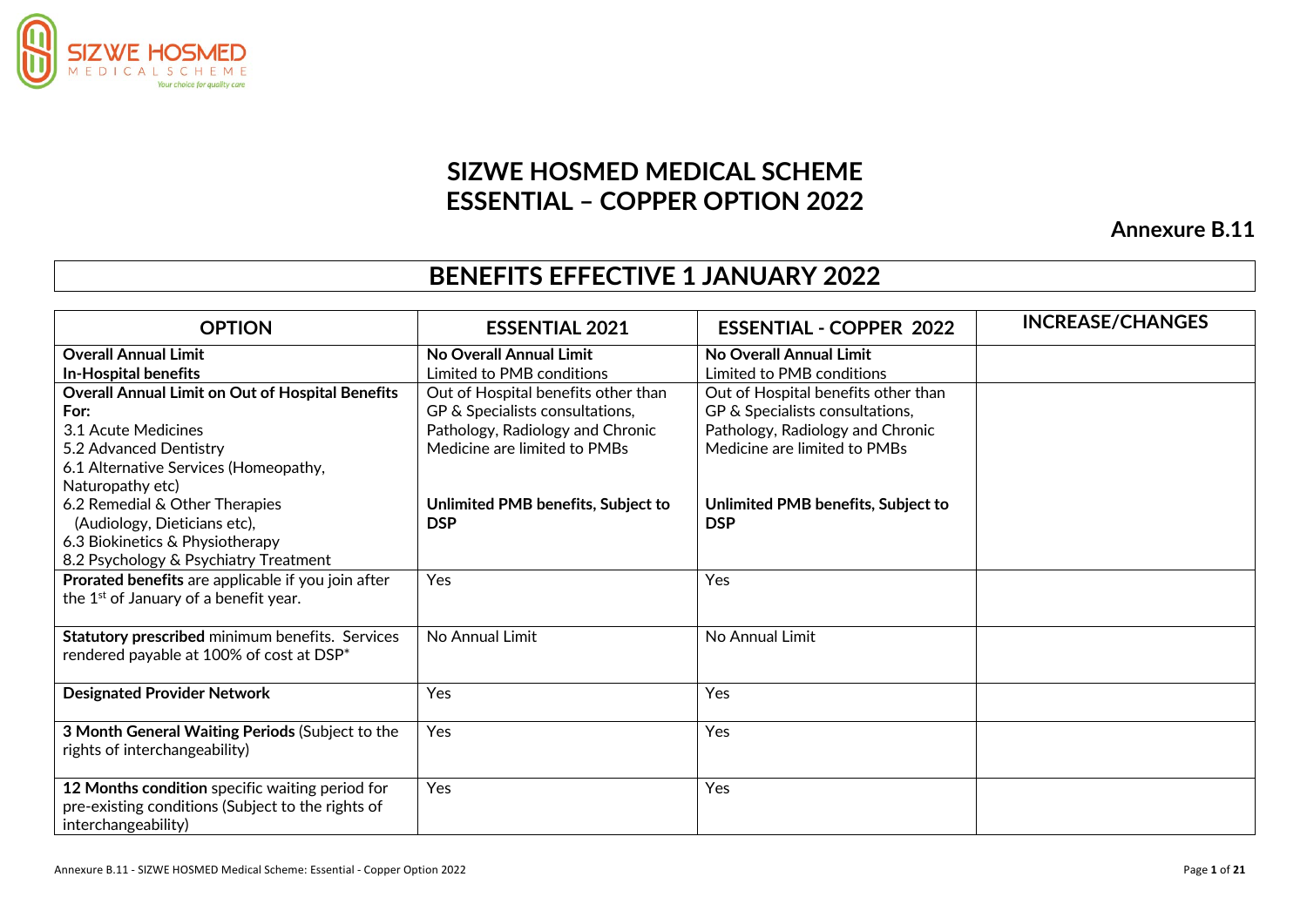

| Claims received later than the last day of the 4 <sup>th</sup><br>month in which the service was rendered will not<br>be covered. | Yes                                                                                                                                                   | <b>Yes</b>                                                                                                                                            |  |
|-----------------------------------------------------------------------------------------------------------------------------------|-------------------------------------------------------------------------------------------------------------------------------------------------------|-------------------------------------------------------------------------------------------------------------------------------------------------------|--|
| Emergency medical cover whilst traveling outside<br>of South Africa. (Subject to PMBs)                                            | 100% of Scheme rates payable in RSA<br>currency.<br>Subject to completion of<br>documentation prior to leaving RSA.<br>Subject to approval by Scheme. | 100% of Scheme rates payable in RSA<br>currency.<br>Subject to completion of<br>documentation prior to leaving RSA.<br>Subject to approval by Scheme. |  |

## **IN HOSPITAL BENEFITS**

## **1. HOSPITALISATION AND ASSOCIATED COSTS – PRIVATE**

| <b>OPTION</b>                                                                                                                                                         | <b>ESSENTIAL 2020</b>              | <b>ESSENTIAL - COPPER 2022</b>     | <b>INCREASE/CHANGES</b> |
|-----------------------------------------------------------------------------------------------------------------------------------------------------------------------|------------------------------------|------------------------------------|-------------------------|
| Items 1.01 - 1.25                                                                                                                                                     |                                    |                                    |                         |
| Limited collectively and subject to pre-authorisation.                                                                                                                |                                    |                                    |                         |
| 1.01 Hospital admissions: Unlimited benefits for Prescribed Minimum Benefit conditions, subject to PMB legislation and regulations.                                   |                                    |                                    |                         |
| All hospital admissions (including PMBs) are subject to pre-authorisation and case management protocols. In case of emergency admissions, the Scheme must be notified |                                    |                                    |                         |
| within 48 hours of admission. Failure to pre-authorise or to notify the scheme of an admission will result in non-payment of claims.                                  |                                    |                                    |                         |
| Hospital benefits are only available at the Designated Service Providers. Voluntary use of non-DSP* hospital will result in a 10% co-payment.                         |                                    |                                    |                         |
|                                                                                                                                                                       |                                    |                                    |                         |
| 1.01.1 Accommodation in Intensive and High Care                                                                                                                       | 100% of DSP Tariff*                | 100% of DSP Tariff*                |                         |
| unit and General Ward, as well as Theatre and                                                                                                                         | Limited to PMBs                    | Limited to PMBs                    |                         |
| <b>Recovery Room</b>                                                                                                                                                  |                                    |                                    |                         |
|                                                                                                                                                                       |                                    |                                    |                         |
| 1.02 Medicines items and Pharmaceutical Products used whilst in-hospital, including TTO: Subject to PMB, medicine formulary* and the use of pharmacy network          |                                    |                                    |                         |
| Medicines and consumables used in hospital and                                                                                                                        | 100% Negotiated Tariff*            | 100% Negotiated Tariff*            |                         |
| theatre                                                                                                                                                               |                                    |                                    |                         |
|                                                                                                                                                                       |                                    |                                    |                         |
| Medicine to take home after discharge (TTO, paid                                                                                                                      | Limited to 7 days medicine supply. | Limited to 7 days medicine supply. |                         |
| from hospital benefit if given to the patient before                                                                                                                  | Limited to PMBs                    | Limited to PMBs                    |                         |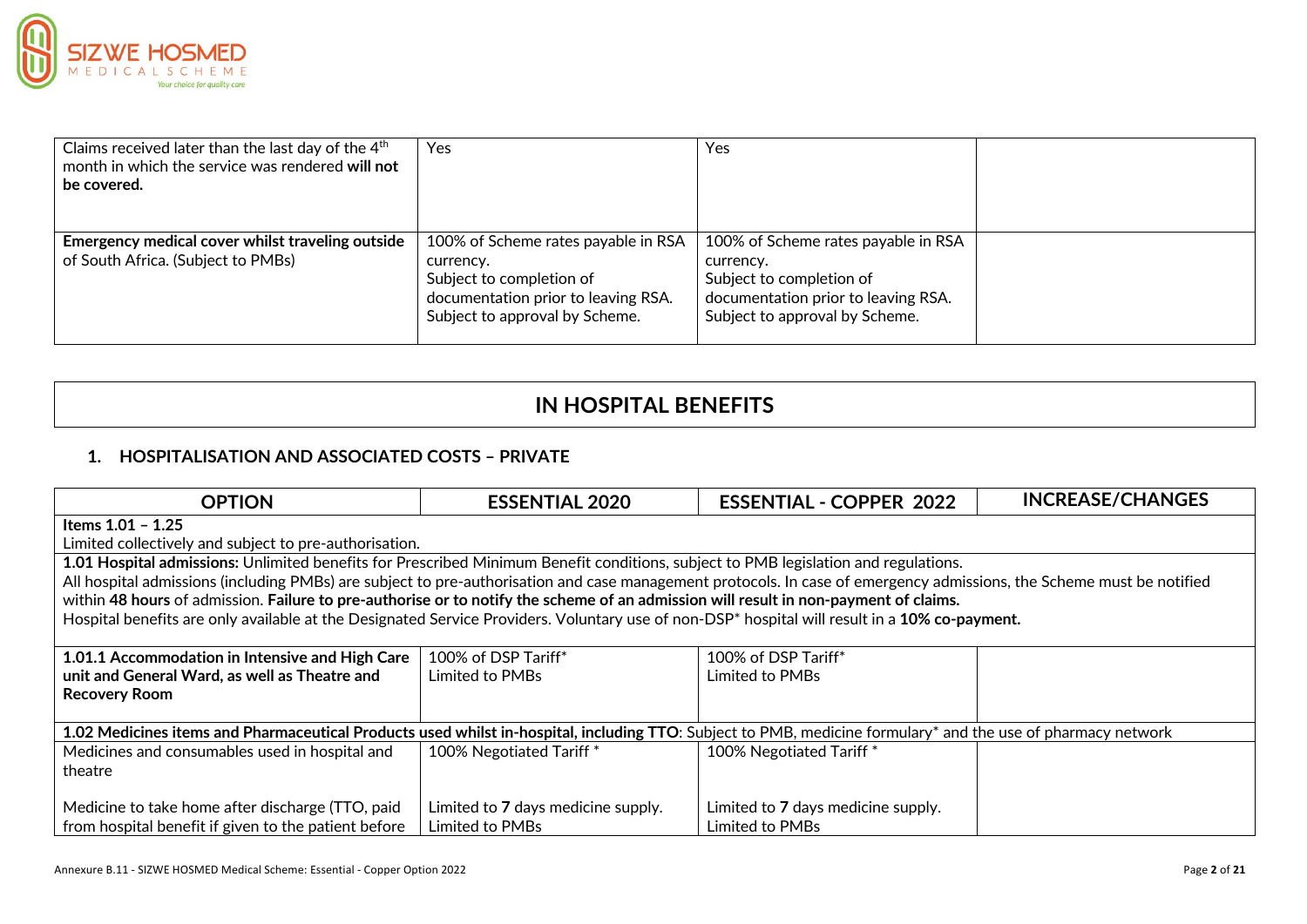

| being discharged. Subject to formulary* and the<br>use of pharmacy network                                                                                                                                                                                                     |                                                  |                                                  |  |
|--------------------------------------------------------------------------------------------------------------------------------------------------------------------------------------------------------------------------------------------------------------------------------|--------------------------------------------------|--------------------------------------------------|--|
| 1.03 In-hospital General Practitioner and Specialist services: Subject to PMB and case management protocols. All procedures must be preauthorised                                                                                                                              |                                                  |                                                  |  |
| 1.03.1 Consultations and procedures                                                                                                                                                                                                                                            | 100% of Negotiated Tariff*<br>Limited to PMBs    | 100% of Negotiated Tariff*<br>Limited to PMBs    |  |
| 1.04 In-Hospital Radiology and Pathology. All Advanced/Specialised Radiology (such as CT, PET, MUGA and MRI scans), as well as Radio-isotope studies; require special<br>authorisation and specialist referral. Failure to preauthorise would result in non-payment of claims. |                                                  |                                                  |  |
| 1.04.1 Basic Radiology and Pathology in-hospital                                                                                                                                                                                                                               | 100% of Scheme Tariff*                           | 100% of Scheme Tariff*                           |  |
| 1.04.2 Advanced Radiology:<br>Joint benefit In and Out of Hospital<br>Subject to preauthorisation and specialist referral.                                                                                                                                                     | Limited to 2 scans per beneficiary per<br>annum. | Limited to 2 scans per beneficiary per<br>annum. |  |
|                                                                                                                                                                                                                                                                                | Limited to PMBs                                  | Limited to PMBs                                  |  |
| 1.05 Major In-Hospital Medical Services and Procedures: All subject to pre-authorisation, treatment protocols and clinical guidelines. Prescribed Minimum Benefits<br>applicable as prescribed.                                                                                |                                                  |                                                  |  |
| 1.05.1 Oncology<br>Unlimited benefits for PMBs. Include                                                                                                                                                                                                                        | 100 % of DSP Tariff*                             | 100 % of DSP Tariff*                             |  |
| consultations, investigations and treatment.                                                                                                                                                                                                                                   | Standard oncology DSP* Protocols<br>apply        | Standard oncology DSP* Protocols<br>apply        |  |
| Subject to the use of DSP and registration on the<br>Disease Management Programme.                                                                                                                                                                                             | Limited to PMBs                                  | Limited to PMBs                                  |  |
| 1.05.2 Renal Dialysis:<br>Unlimited benefits for PMBs. Include peritoneal<br>and haemodialysis.<br>Subject to pre-authorisation, treatment guidelines,<br>medicine formulary*and registration on the<br>Disease management programme.                                          | 100% of Negotiated Tariff*<br>Limited to PMBs    | 100% of Negotiated Tariff*<br>Limited to PMBs    |  |
| 1.05.3 Organ Transplant:<br>Unlimited benefits for PMBs. Subject to pre-                                                                                                                                                                                                       | 100% Scheme Tariff*                              | 100% Scheme Tariff*                              |  |
| authorisation, clinical guidelines and registration on                                                                                                                                                                                                                         | Limited to PMBs                                  | Limited to PMBs                                  |  |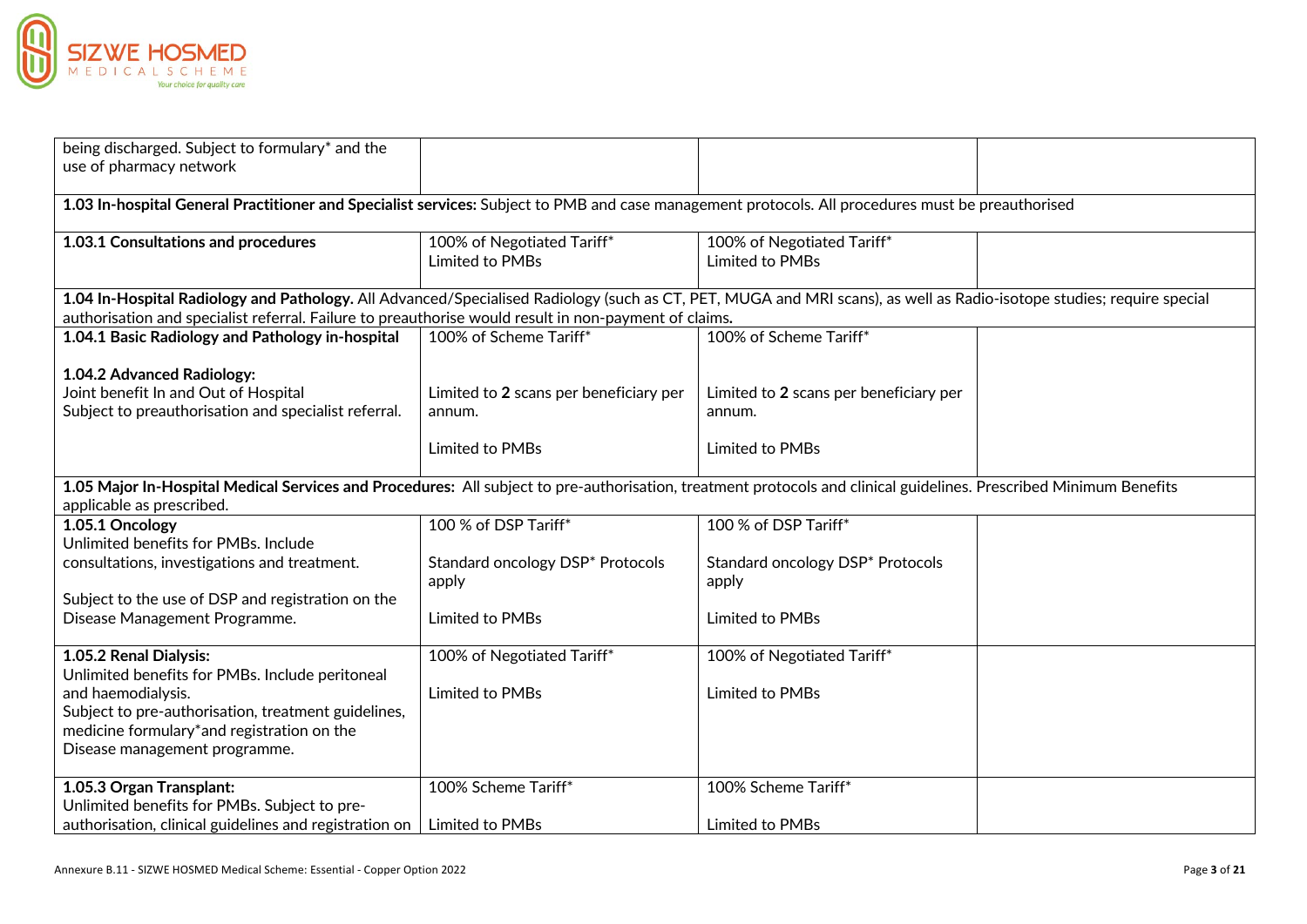

| the Disease Management Programme. Department<br>of Health Protocols apply. Donor costs are not<br>covered for beneficiaries donating to non-SIZWE<br><b>HOSMED</b> members |                                                                                                                                                                                                           |                                                                                                                                                                                                           |                                                                       |
|----------------------------------------------------------------------------------------------------------------------------------------------------------------------------|-----------------------------------------------------------------------------------------------------------------------------------------------------------------------------------------------------------|-----------------------------------------------------------------------------------------------------------------------------------------------------------------------------------------------------------|-----------------------------------------------------------------------|
| <b>OPTION</b>                                                                                                                                                              | <b>ESSENTIAL 2021</b>                                                                                                                                                                                     | <b>ESSENTIAL - COPPER 2022</b>                                                                                                                                                                            | <b>INCREASE/CHANGES</b>                                               |
| 1.05.4 Dental Hospitalisation<br>Subject to PMBs pre-authorisation, and treatment<br>protocols                                                                             | 100% of Scheme Tariff*<br>Limited to PMBs<br>Advanced Dentistry Benefit in<br>hospital limited to extensive<br>conservative treatment for children<br>under 7 years of age involving more<br>than 3 teeth | 100% of Scheme Tariff*<br>Limited to PMBs<br>Advanced Dentistry Benefit in<br>hospital limited to extensive<br>conservative treatment for children<br>under 7 years of age involving more<br>than 3 teeth |                                                                       |
|                                                                                                                                                                            | Removal of symptomatic impacted<br>wisdom teeth covered only as Day<br>Case                                                                                                                               | Removal of symptomatic impacted<br>wisdom teeth covered only as Day<br>Case                                                                                                                               |                                                                       |
| 1.05.5 Maxillo-facial and Oral Surgery<br>Subject to PMBs, pre-authorisation and treatment<br>protocols                                                                    | No Benefit                                                                                                                                                                                                | No Benefit                                                                                                                                                                                                |                                                                       |
| 1.05.6 Drug & Alcohol Rehabilitation.<br>Subject to PMBs, managed care protocols and pre-<br>authorisation. Benefit limits apply                                           | 100% of Scheme Tariff*<br>Limited to PMBs<br>Limited to R 12 360 per family per<br>annum                                                                                                                  | 100% of Scheme Tariff*<br>Limited to PMBs<br>Limited to R 12 855 per family per<br>annum                                                                                                                  | 4% increase on applied to the rand<br>values, and then rounded to the |
|                                                                                                                                                                            |                                                                                                                                                                                                           |                                                                                                                                                                                                           | nearest R5                                                            |
| 1.05.7 Psychiatric Treatment<br>Subject to PMBs, pre-authorisation and<br>managed care protocols Includes consultations,                                                   | 100% of Scheme Tariff*                                                                                                                                                                                    | 100% of Scheme Tariff*                                                                                                                                                                                    |                                                                       |
| ward fees, medicines, and psychiatry/psychology<br>therapy sessions.<br>Non-PMB psychiatric treatment                                                                      | 21 in-patient days per beneficiary or<br>up to 15 out-patient contacts per<br>annum                                                                                                                       | 21 in-patient days per beneficiary or<br>up to 15 out-patient contacts per<br>annum                                                                                                                       |                                                                       |
|                                                                                                                                                                            | No Benefit                                                                                                                                                                                                | No Benefit                                                                                                                                                                                                |                                                                       |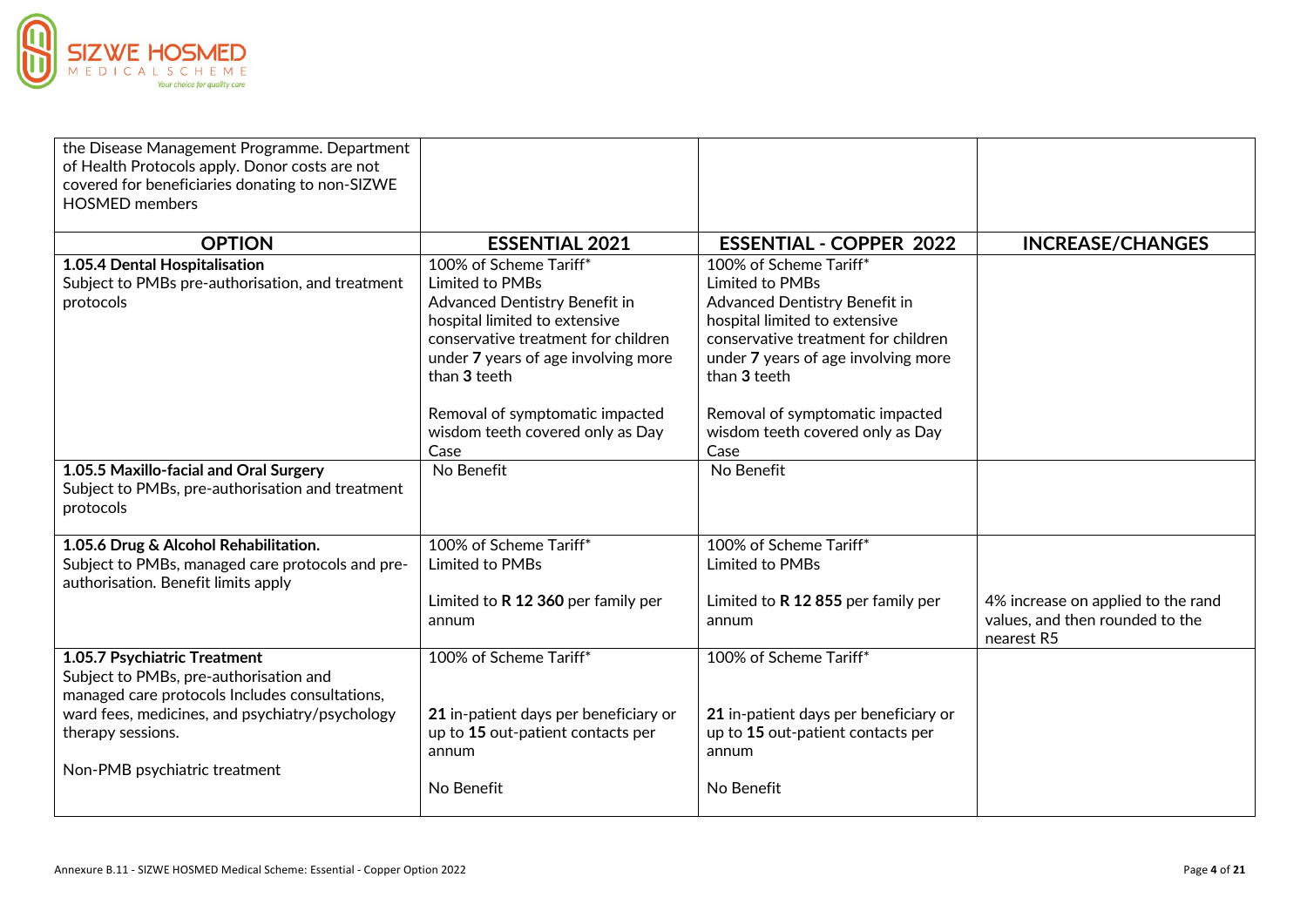

| Admissions are limited to psychiatric emergencies<br>and failed out-patient management as per Managed<br>Care Protocols |                                |                                |                         |
|-------------------------------------------------------------------------------------------------------------------------|--------------------------------|--------------------------------|-------------------------|
| <b>1.05.8 Rehabilitation Facilities</b>                                                                                 | 100% of Negotiated Tariff*     | 100% of Negotiated Tariff*     |                         |
| Subject to PMBs, pre-authorisation and protocols.                                                                       |                                |                                |                         |
|                                                                                                                         | Limited to PMBs                | Limited to PMBs                |                         |
| 1.05.9 Step-down Facilities                                                                                             | 100% of Negotiated Tariff*     | 100% of Negotiated Tariff*     |                         |
| Subject to PMBs, pre-authorisation and protocols.                                                                       |                                |                                |                         |
|                                                                                                                         | Limited to PMBs                | Limited to PMBs                |                         |
| 1.05.10 Private Nursing<br>In lieu of hospitalisation                                                                   | 100% of Negotiated Tariff*     | 100% of Negotiated Tariff*     |                         |
| Subject to PMBs, pre-authorisation and protocols.                                                                       | Limited to 14 days per annum   | Limited to 14 days per annum   |                         |
|                                                                                                                         | PMBs only                      | PMBs only                      |                         |
| 1.05.11 Negative pressure wound therapy                                                                                 | 100% of Negotiated Tariff*     | 100% of Negotiated Tariff*     |                         |
| Subject to PMBs, pre-authorisation and protocols.                                                                       | Limited to PMB conditions only | Limited to PMB conditions only |                         |
| 1.05.12 Hyperbaric Oxygen Therapy                                                                                       | 100% of Negotiated Tariff*     | 100% of Negotiated Tariff*     |                         |
| Subject to PMBs, pre-authorisation and protocols.                                                                       |                                |                                |                         |
|                                                                                                                         | Limited to PMBs                | Limited to PMBs                |                         |
|                                                                                                                         | Public sector protocols apply  | Public sector protocols apply  |                         |
|                                                                                                                         |                                |                                |                         |
| 1.05.13 Male Sterilisation/ Vasectomy<br>Subject to pre-authorisation and PMBs                                          | 100% of Negotiated Tariff*     | 100% of Negotiated Tariff*     |                         |
|                                                                                                                         | Limited to PMBs                | Limited to PMBs                |                         |
| 1.05.14 Female Sterilisation/ Tubal Ligation                                                                            | 100% of Negotiated Tariff*     | 100% of Negotiated Tariff*     |                         |
|                                                                                                                         |                                |                                |                         |
| Subject to pre-authorisation at Day Clinic or as                                                                        | Limited to PMBs                | Limited to PMBs                |                         |
| Day Case, and subject to PMBs.                                                                                          |                                |                                |                         |
| <b>OPTION</b>                                                                                                           | <b>ESSENTIAL 2021</b>          | <b>ESSENTIAL - COPPER 2022</b> | <b>INCREASE/CHANGES</b> |
| 1.05.15 Back and Neck Surgery                                                                                           | 100% of Scheme Tariff*         | 100% of Scheme Tariff*         |                         |
| Subject to PMBs, pre-authorisation and                                                                                  |                                |                                |                         |
|                                                                                                                         | Limited to PMBs                |                                |                         |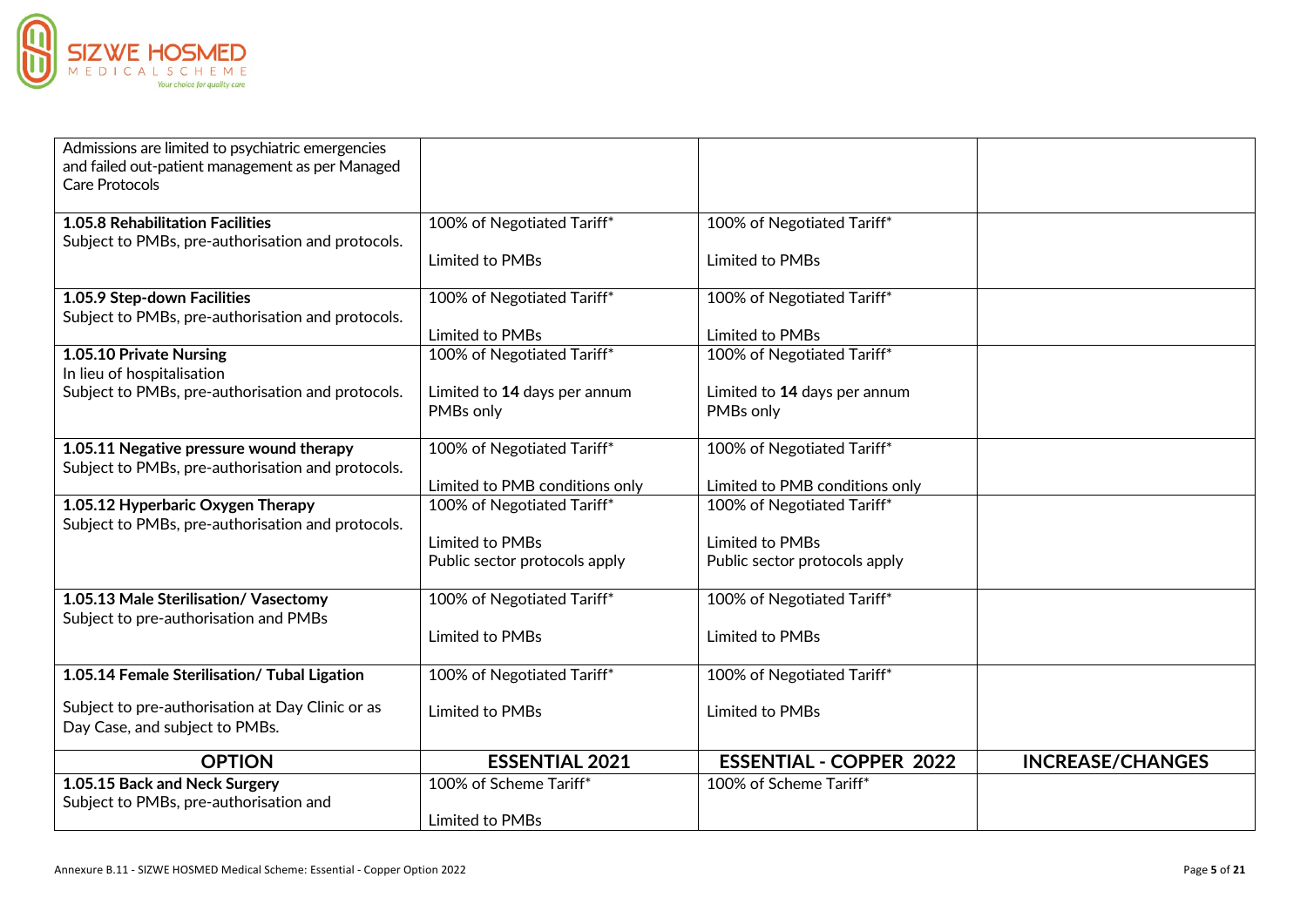

| adherence of the conservative back and neck<br>treatment protocol                                                                                                                                                                                                                                                                                                                                              |                                                                                                                                                                                                                                                                                                    | Limited to PMBs                                                                                                                                                                                                                                                                                                                                                                  |                                                                                     |
|----------------------------------------------------------------------------------------------------------------------------------------------------------------------------------------------------------------------------------------------------------------------------------------------------------------------------------------------------------------------------------------------------------------|----------------------------------------------------------------------------------------------------------------------------------------------------------------------------------------------------------------------------------------------------------------------------------------------------|----------------------------------------------------------------------------------------------------------------------------------------------------------------------------------------------------------------------------------------------------------------------------------------------------------------------------------------------------------------------------------|-------------------------------------------------------------------------------------|
| 1.05.16 Stereotactic Radio-Surgery<br>Subject to PMBs, pre-authorisation and protocols.                                                                                                                                                                                                                                                                                                                        | No Benefit                                                                                                                                                                                                                                                                                         | No Benefit                                                                                                                                                                                                                                                                                                                                                                       |                                                                                     |
| 1.05.17 Age Related Macular Degeneration<br><b>Treatment</b><br>Subject to PMBs, pre-authorisation and Scheme<br>formulary* and protocol                                                                                                                                                                                                                                                                       | 100% Negotiated Tariff<br>Limited to PMBs                                                                                                                                                                                                                                                          | 100% Negotiated Tariff<br>Limited to PMBs                                                                                                                                                                                                                                                                                                                                        |                                                                                     |
| 1.05.18 Laparoscopic Hospitalisation and<br><b>Associated Costs</b><br>Subject to PMBs, pre-authorisation and protocols.<br>No co-payment applicable when procedure<br>performed in a Day Hospital or as a Day Case<br>Non-PMB Laparoscopic procedures will be<br>considered for funding up to PMB level of care for<br>patients who meet the clinical criteria subject to<br>Pre-authorisation and protocols. | 100% of Scheme Tariff*<br>Laparoscopic Hospitalisation &<br>Associated costs will attract a R 5 000<br>co-payment <sup>*</sup> with exception of :<br>diagnostic laparoscopy,<br>Aspiration/excision ovarian cyst, Lap-<br>appendicectomy and repair of<br>recurrent or bilateral inguinal hernias | 100% of Scheme Tariff*<br>No co-payment applicable when<br>laparoscopic procedures are<br>performed at Day Hospitals or as a<br>Day Case.<br>Procedures done in-hospital will<br>attract a R 5 000 co-payment* with<br>exception of diagnostic laparoscopy,<br>Aspiration/excision ovarian cyst, Lap-<br>appendicectomy and repair of<br>recurrent or bilateral inguinal hernias |                                                                                     |
| 1.06 Other In-Hospital Medical Services: All benefits subject to PMBs, pre-authorisation, clinical protocols, medical management and benefit availability.                                                                                                                                                                                                                                                     |                                                                                                                                                                                                                                                                                                    |                                                                                                                                                                                                                                                                                                                                                                                  |                                                                                     |
| 1.06.1 Internal and External Prosthesis<br>Subject to PMBs, and pre-authorisation                                                                                                                                                                                                                                                                                                                              | 100% of Negotiated Tariff*<br>Overall prosthesis limit:                                                                                                                                                                                                                                            | 100% of Negotiated Tariff*<br>Overall prosthesis limit:                                                                                                                                                                                                                                                                                                                          |                                                                                     |
| Instrumentation and disc prostheses including all<br>components and fixation devices for back/spine<br>Maximum 1 event per beneficiary per annum                                                                                                                                                                                                                                                               | R 19 650 per family per annum<br>Limited to PMBs<br>Limited to PMBs                                                                                                                                                                                                                                | R 20 435 per family per annum<br>Limited to PMBs<br>Limited to PMBs                                                                                                                                                                                                                                                                                                              | 4% increase on applied to the rand<br>values, and then rounded to the<br>nearest R5 |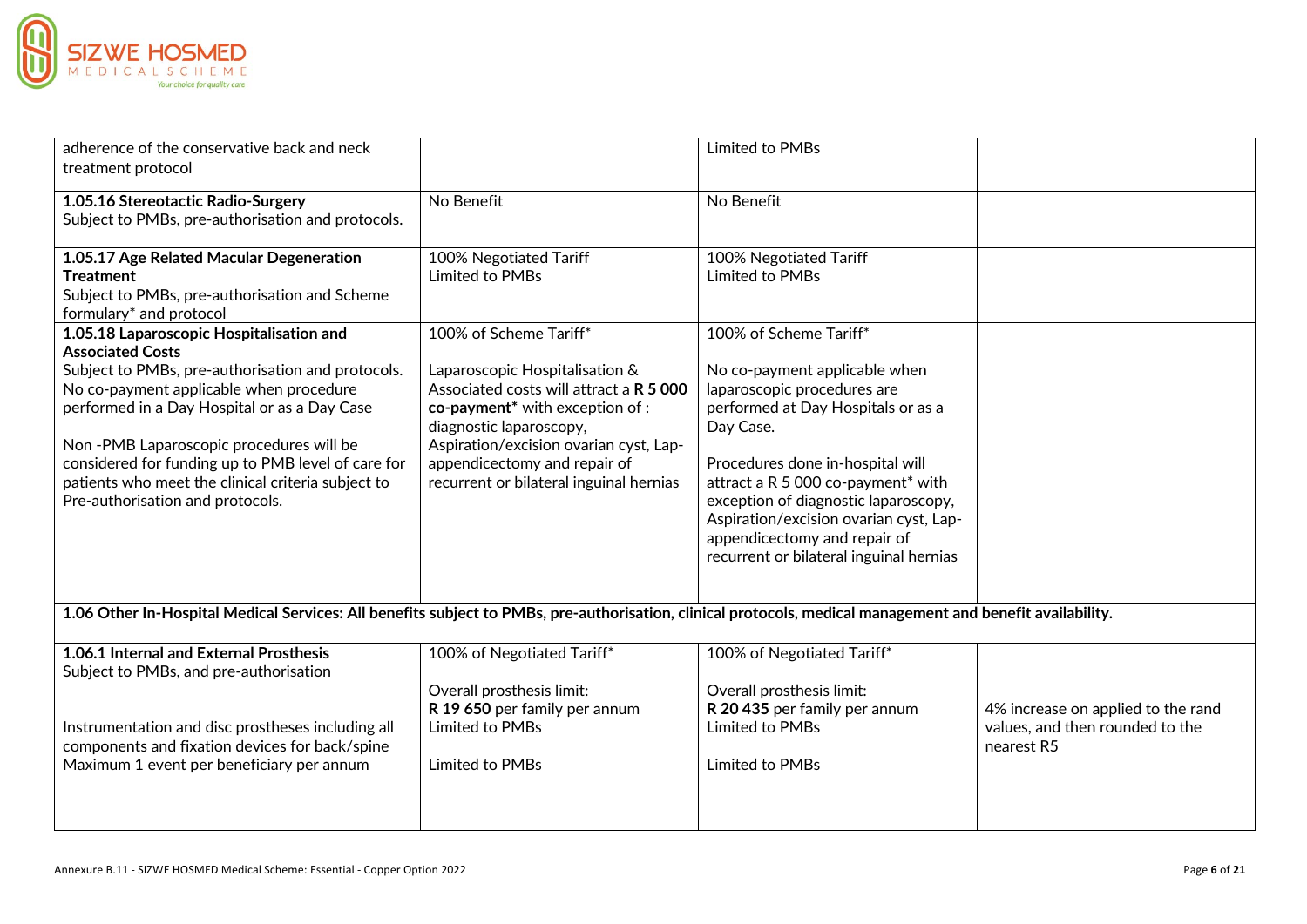

| Prosthesis for joint replacement (Hip, Knee,<br>Shoulder and Ankle):<br>Limited to one event per annum unless sepsis or<br>trauma<br>Aphakic Lenses (Subject to protocol and PMBs)                                                | Prosthesis limited to equivalent<br>available in the state. Excludes<br>cement<br>Limited to PMBs                                                                                                                          | Prosthesis limited to equivalent<br>available in the state. Excludes<br>cement<br>Limited to PMBs                                                                                                                          |                                                                                     |
|-----------------------------------------------------------------------------------------------------------------------------------------------------------------------------------------------------------------------------------|----------------------------------------------------------------------------------------------------------------------------------------------------------------------------------------------------------------------------|----------------------------------------------------------------------------------------------------------------------------------------------------------------------------------------------------------------------------|-------------------------------------------------------------------------------------|
| Cardiac stents<br>Subject to overall prosthesis limit and PMB                                                                                                                                                                     | Limited to PMBs                                                                                                                                                                                                            | Limited to PMBs                                                                                                                                                                                                            |                                                                                     |
| protocols                                                                                                                                                                                                                         | Limited to PMBs<br>1 per lesion- maximum of 3 lesions.<br>Public sector protocols for STEMI<br>apply.<br>No benefit for unstable angina or<br>NSTEMI unless there is evidence of<br>failed conservative medical treatment. | Limited to PMBs<br>1 per lesion- maximum of 3 lesions.<br>Public sector protocols for STEMI<br>apply.<br>No benefit for unstable angina or<br>NSTEMI unless there is evidence of<br>failed conservative medical treatment. |                                                                                     |
| Cardiac Valves, Aortic stent grafts, peripheral<br>arterial stents grafts, Single/dual pacemaker<br>Cardiac resynchronization devices (CRT),<br>Implantable Cardioverter Defibrillators (ICD) with<br>Pacing Capabilities (CRT-D) | Subject to overall prosthesis benefit<br>Limited to PMBs                                                                                                                                                                   | Subject to overall prosthesis benefit<br>Limited to PMBs                                                                                                                                                                   |                                                                                     |
| Internal sphincters and stimulators                                                                                                                                                                                               |                                                                                                                                                                                                                            |                                                                                                                                                                                                                            |                                                                                     |
| Neurostimulators/Internal nerve stimulator for<br>Parkinson's Disease                                                                                                                                                             | No benefit                                                                                                                                                                                                                 | No benefit                                                                                                                                                                                                                 |                                                                                     |
| Cochlear implants                                                                                                                                                                                                                 | No benefit                                                                                                                                                                                                                 | No benefit                                                                                                                                                                                                                 |                                                                                     |
| Insulin pumps and monthly materials                                                                                                                                                                                               | No benefit                                                                                                                                                                                                                 | No benefit                                                                                                                                                                                                                 | 4% increase on applied to the rand<br>values, and then rounded to the<br>nearest R5 |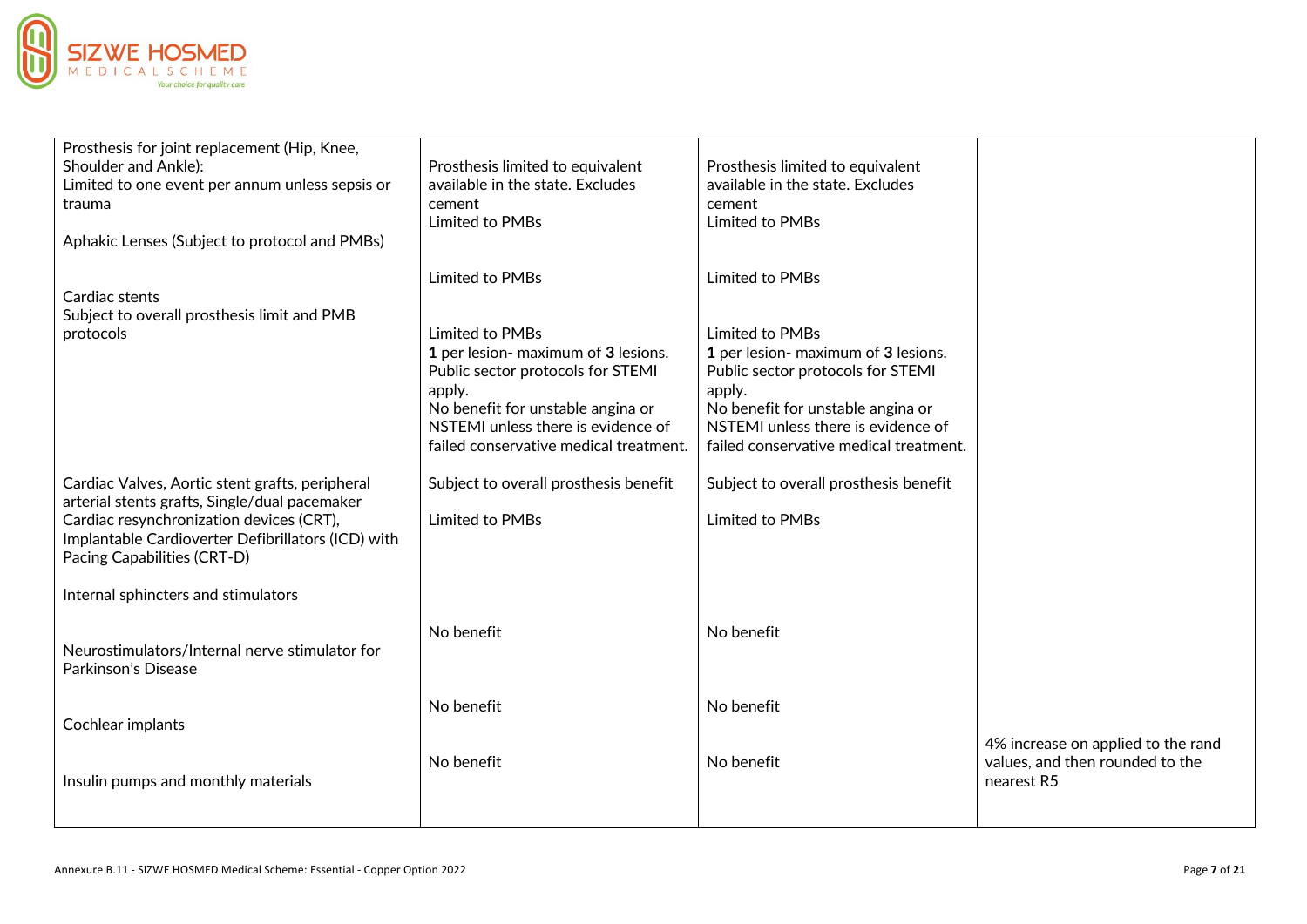

| Unlisted prosthesis<br>Artificial Limbs and external prostheses including<br>artificial eyes                                                                                                                   | Maximum R 9 330 subject to overall<br>prosthesis limit | Maximum R 9 705 subject to overall<br>prosthesis limit |  |
|----------------------------------------------------------------------------------------------------------------------------------------------------------------------------------------------------------------|--------------------------------------------------------|--------------------------------------------------------|--|
| <b>1.06.2 Blood Transfusions</b>                                                                                                                                                                               | 100% of Scheme Tariff*<br>Limited to PMBs              | 100% of Scheme Tariff*<br>Limited to PMBs              |  |
| 1.06.3 Physiotherapy & Biokinetics<br>Subject to PMBs, treating doctor referral and pre-<br>authorisation by the auxiliary service provider<br>during the admission period<br>Subject to Scheme protocols      | 100% of Scheme Tariff*<br>Limited to PMBs              | 100% of Scheme Tariff*<br>Limited to PMBs              |  |
| 1.06.4 Dietician & Occupational Therapy<br>Subject to PMBs, treating doctor referral and pre-<br>authorisation by the auxiliary service provider<br>during the admission period<br>Subject to Scheme protocols | 100% of Scheme Tariff*<br>Limited to PMBs              | 100% of Scheme Tariff*<br>Limited to PMBs              |  |
| 1.07 Deductible* Applied for In-Hospital<br><b>Procedures</b>                                                                                                                                                  | Not applicable                                         | Not applicable                                         |  |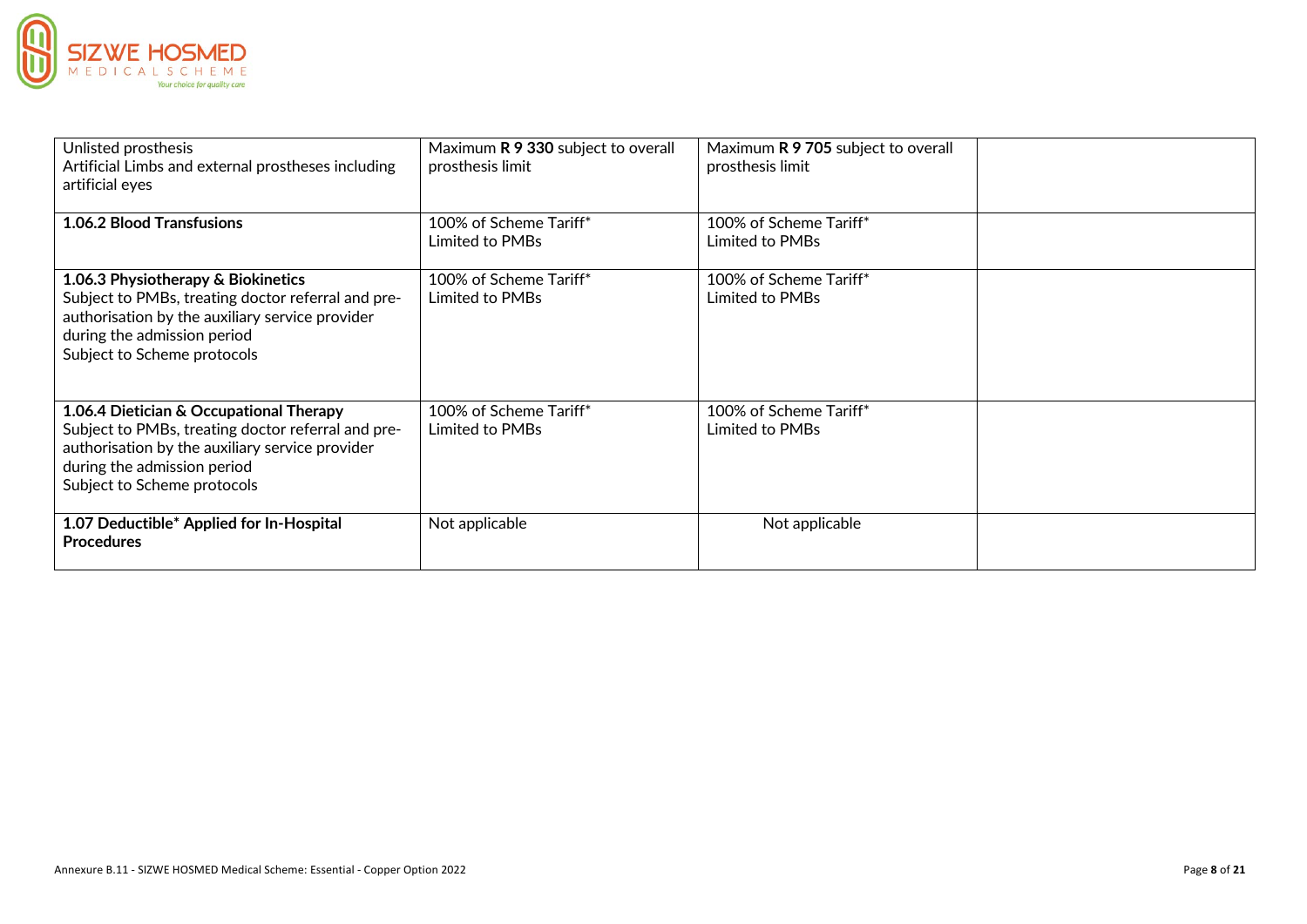

| <b>Day Hospital Procedures</b>                                                                                                                                                                                   |                                                                                                                                                                                                                                                                                                                                                                                                                                                                                                                                                                                                  |                                                                                                                                                                                                                                                                                                                                                                                                                                                                                                                                                                                                                 |                            |
|------------------------------------------------------------------------------------------------------------------------------------------------------------------------------------------------------------------|--------------------------------------------------------------------------------------------------------------------------------------------------------------------------------------------------------------------------------------------------------------------------------------------------------------------------------------------------------------------------------------------------------------------------------------------------------------------------------------------------------------------------------------------------------------------------------------------------|-----------------------------------------------------------------------------------------------------------------------------------------------------------------------------------------------------------------------------------------------------------------------------------------------------------------------------------------------------------------------------------------------------------------------------------------------------------------------------------------------------------------------------------------------------------------------------------------------------------------|----------------------------|
| <b>OPTION</b>                                                                                                                                                                                                    | <b>ESSENTIAL 2021</b>                                                                                                                                                                                                                                                                                                                                                                                                                                                                                                                                                                            | <b>ESSENTIAL - COPPER 2022</b>                                                                                                                                                                                                                                                                                                                                                                                                                                                                                                                                                                                  | <b>INCREASES / CHANGES</b> |
| <b>Day Hospital Procedures</b><br>Procedures to be done at Designated<br>Service Provider (DSP*) hospital network<br>Subject to pre-authorisation<br>co-payment* still applicable to defined<br>conditions above | Subject to Scheme Tariff*<br>Subject to PMB conditions only:<br>Biopsy<br>1.<br><b>Breast Biopsy</b><br>3.<br>Cataract<br>Colonoscopy<br>4.<br>Cone Biopsy/ Colposcopy<br>5.<br>Cystoscopy<br>6.<br><b>ERCP</b><br>Excision of Extensive Skin lesions<br>/Repair/Skin Graft<br>9. Gastroscopy or Colonoscopy or<br>Oesophagoscopy<br>10. Haemorrhoidectomy<br>11. Hysteroscopy, D&C, Minor<br><b>Gynaecological Procedures</b><br>12. Myringotomy / Grommets<br>13. Repair of Wounds<br>14. Termination of Pregnancy<br>15. Tonsillectomy and Adenoidectomy<br>16. Umbilical and Inguinal Hernia | Subject to Scheme Tariff*<br>Subject to PMB conditions only:<br><b>Biopsy</b><br>1.<br><b>Breast Biopsy</b><br>3.<br>Cataract<br>Colonoscopy<br>Cone Biopsy/ Colposcopy<br>Cystoscopy<br>6.<br><b>ERCP</b><br>Excision of Extensive Skin<br>8.<br>lesions / Repair/Skin Graft<br><b>Gastroscopy or Colonoscopy</b><br>9.<br>or Oesophagoscopy<br>10. Haemorrhoidectomy<br>11. Hysteroscopy, D&C, Minor<br><b>Gynaecological Procedures</b><br>12. Myringotomy / Grommets<br>13. Repair of Wounds<br>14. Termination of Pregnancy<br>15. Tonsillectomy and<br>Adenoidectomy<br>16. Umbilical and Inguinal Hernia | No Changes                 |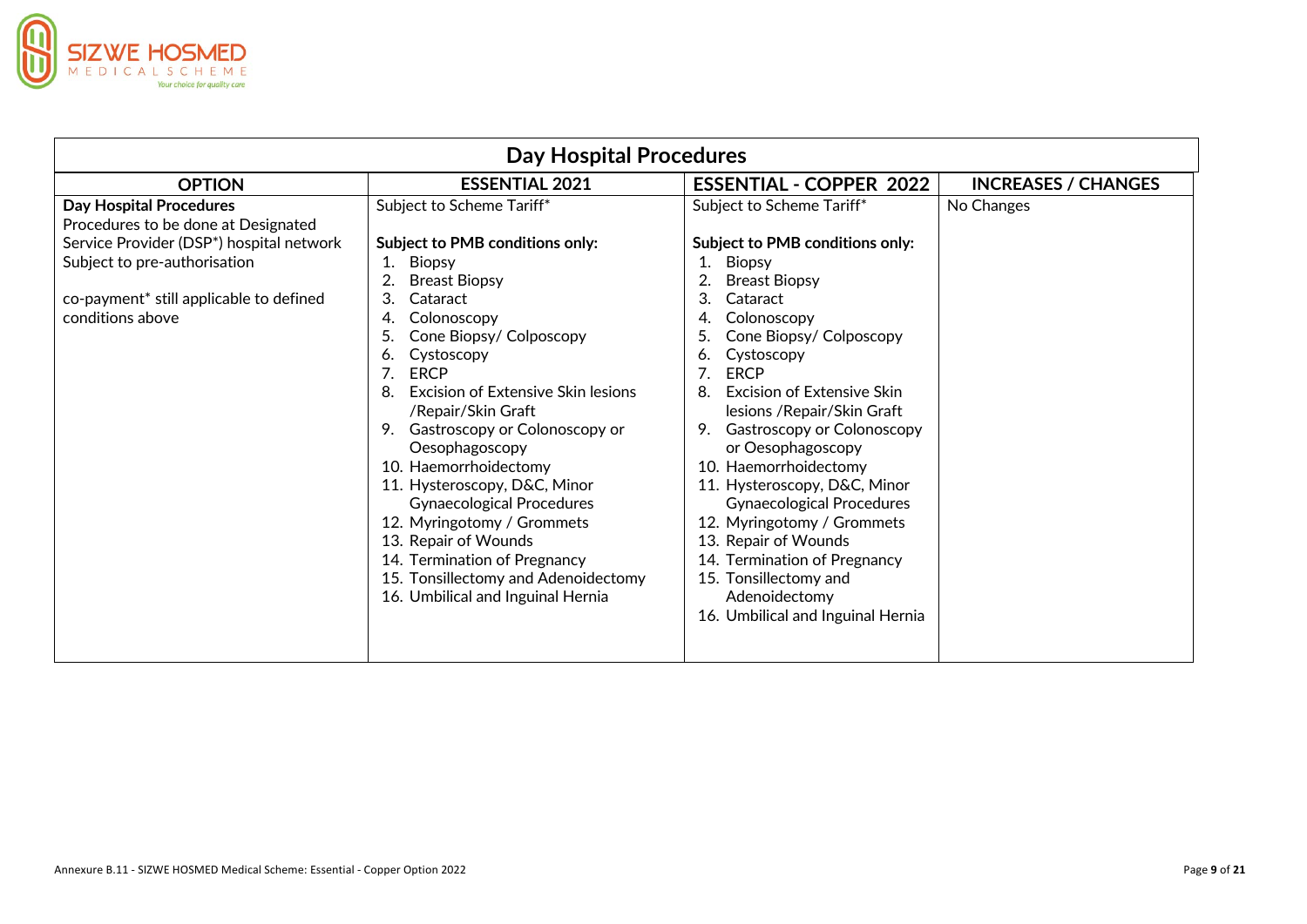

# **OUT OF HOSPITAL**

### **2. GENERAL PRACTITIONERS AND SPECIALIST**

| <b>OPTION</b>                                                                              | <b>ESSENTIAL 2021</b>                                                                          | <b>ESSENTIAL - COPPER 2022</b>                                                   | <b>INCREASES / CHANGES</b>                                            |
|--------------------------------------------------------------------------------------------|------------------------------------------------------------------------------------------------|----------------------------------------------------------------------------------|-----------------------------------------------------------------------|
| 2.1 Consultations (Out-of-Hospital -<br><b>Including General Practitioners, Specialist</b> | 100% of DSP Tariff*                                                                            | 100% of DSP Tariff*                                                              |                                                                       |
| and Outpatient Facilities)                                                                 | <b>General Practitioner Consultations:</b><br>DSP <sup>*</sup> GP                              | <b>General Practitioner Consultations:</b><br>DSP <sup>*</sup> GP                |                                                                       |
|                                                                                            | Unlimited visits & acute medication from<br>any GP within the DSP <sup>*</sup> Network at 100% | Unlimited visits & acute medication<br>from any GP within the DSP*               |                                                                       |
|                                                                                            | of DSP* Tariff*                                                                                | Network at 100% of DSP* Tariff*                                                  |                                                                       |
|                                                                                            | A 30% co-payment will apply for GP<br>consultations outside the DSP* Network.                  | A 30% co-payment will apply for GP<br>consultations outside the DSP*<br>Network. |                                                                       |
|                                                                                            | <b>Specialist Consultations:</b><br>100% of Scheme Tariff*                                     | <b>Specialist Consultations:</b>                                                 |                                                                       |
|                                                                                            | Limited to 3 Visits per family per annum<br>only on referral from DSP* GP.                     | 100% of Scheme Tariff*<br>Limited to 3 Visits per family per                     |                                                                       |
|                                                                                            | Subject to pre-authorisation<br>Limited to PMB conditions only                                 | annum only on referral from DSP*<br>GP.                                          |                                                                       |
|                                                                                            |                                                                                                | Subject to pre-authorisation<br>Limited to PMB conditions only                   |                                                                       |
| 2.2 Diagnostic Investigations<br>Subject to PMBs and protocols.                            | 100% of Negotiated Tariff*<br><b>Limited to PMBs</b>                                           | 100% of Negotiated Tariff*<br><b>Limited to PMBs</b>                             |                                                                       |
|                                                                                            | Pathology:                                                                                     | Pathology:                                                                       |                                                                       |
|                                                                                            | Limited to R 870 per beneficiary per<br>annum                                                  | Limited to R 900 per beneficiary per<br>annum                                    | 4% increase on applied to the rand<br>values, and then rounded to the |
|                                                                                            | Network Provider Only<br>Limited to PMB conditions only                                        | Network Provider Only<br>Limited to PMB conditions only                          | nearest R5                                                            |
|                                                                                            |                                                                                                | <b>Basic Radiology:</b>                                                          |                                                                       |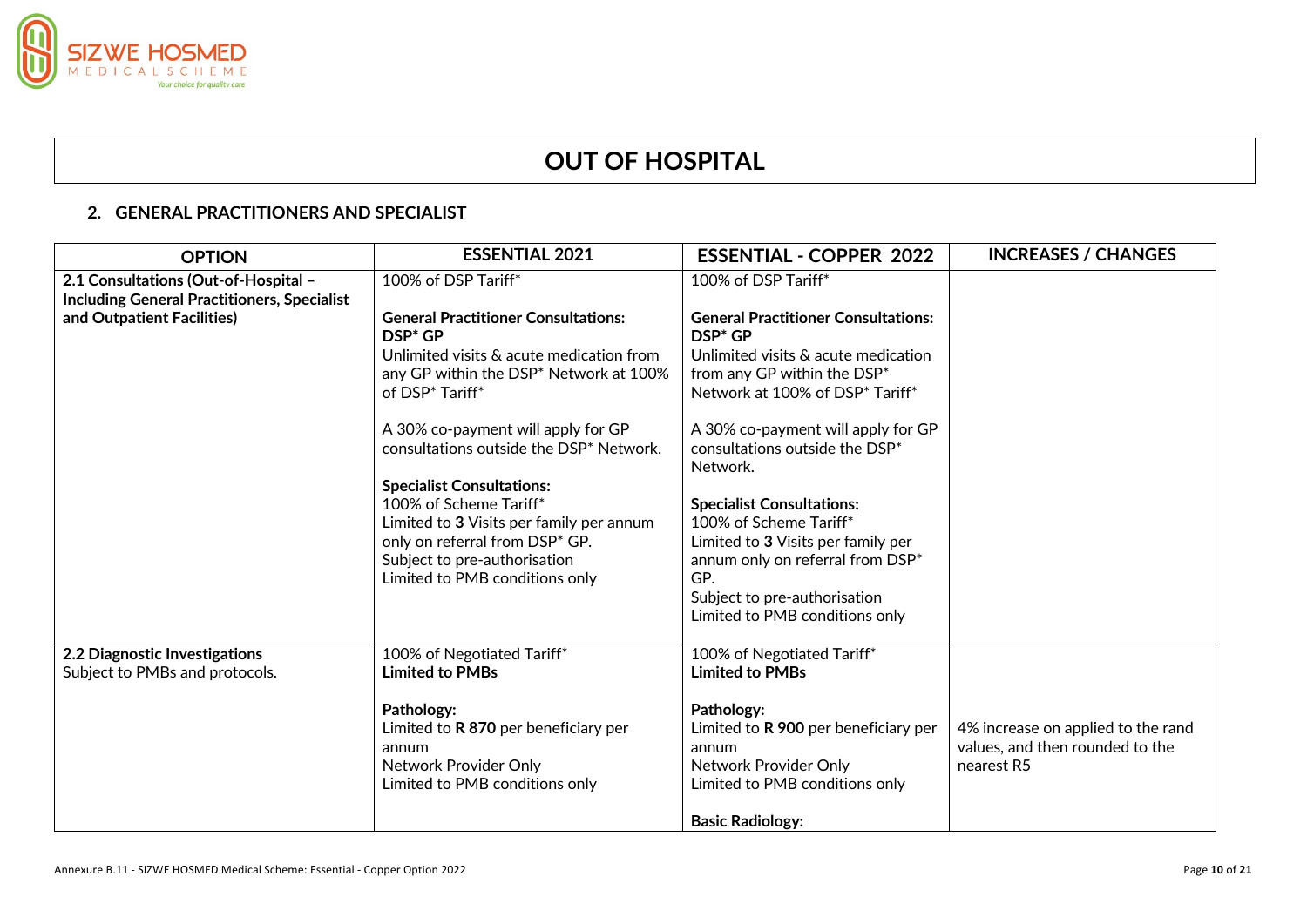

|                                                                                                                                | <b>Basic Radiology:</b><br>Limited to R 870 per beneficiary per<br>annum<br>Referral by Network Provider                | Limited to R 900 per beneficiary per<br>annum<br>Referral by Network Provider                                           | 4% increase on applied to the rand<br>values, and then rounded to the<br>nearest R5 |
|--------------------------------------------------------------------------------------------------------------------------------|-------------------------------------------------------------------------------------------------------------------------|-------------------------------------------------------------------------------------------------------------------------|-------------------------------------------------------------------------------------|
| All advanced radiology subject to pre-<br>authorisation.<br><b>Advanced Radiology:</b><br>Joint benefit In and Out of Hospital | MRI/PET/CT scans:<br>Limited to 2 scans per beneficiary per<br>annum<br>Subject to referral by Network Provider<br>only | MRI/PET/CT scans:<br>Limited to 2 scans per beneficiary<br>per annum<br>Subject to referral by Network<br>Provider only |                                                                                     |

## **3. MEDICINE ITEMS AND MATERIALS**

| <b>OPTION</b>                                                                                                                             | <b>ESSENTIAL 2021</b>                                                                                                           | <b>ESSENTIAL - COPPER 2022</b>                                                                                                  | <b>INCREASES / CHANGES</b>                                                          |
|-------------------------------------------------------------------------------------------------------------------------------------------|---------------------------------------------------------------------------------------------------------------------------------|---------------------------------------------------------------------------------------------------------------------------------|-------------------------------------------------------------------------------------|
| 3.1 Acute Medicines                                                                                                                       | 100% of Reference Price*<br>$DSP^*GP$<br>Unlimited Acute medication dispensed by<br>the $\mathsf{DSP}^*\mathsf{GP}$             | 100% of Reference Price*<br>$\mathsf{DSP}^*\mathsf{GP}$<br>Unlimited Acute medication<br>dispensed by the DSP* GP               |                                                                                     |
|                                                                                                                                           | <b>Acute Medication Obtained from</b><br><b>Pharmacy:</b><br>R 1 270 per beneficiary limited to R 3 540<br>per family per annum | <b>Acute Medication Obtained from</b><br><b>Pharmacy:</b><br>R 1 320 per beneficiary limited to<br>R 3 680 per family per annum | 4% increase on applied to the rand<br>values, and then rounded to the<br>nearest R5 |
|                                                                                                                                           | Subject to Medicine formulary* and<br>Protocols, Including Materials.<br>Homeopathic Medication excluded                        | Subject to Medicine formulary* and<br>Protocols, Including Materials.<br>Homeopathic Medication excluded                        |                                                                                     |
| 3.2 PMB Chronic Disease List Medicines<br>PMB's subject to registration and pre-<br>authorisation with the Schemes preferred<br>provider. | 100% of Reference Price*<br>Unlimited                                                                                           | 100% of Reference Price*<br>Unlimited                                                                                           |                                                                                     |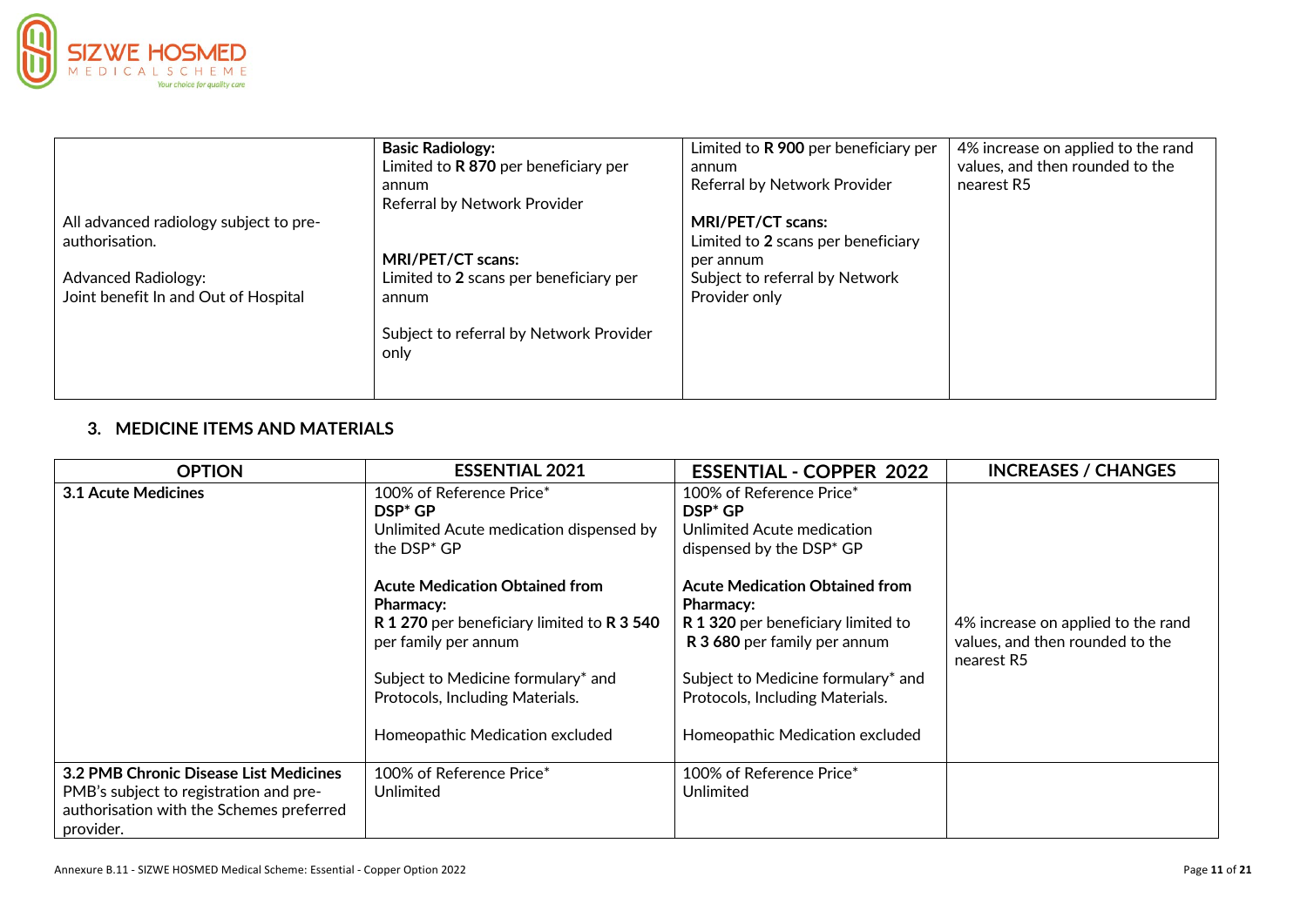

| Chronic Medication to be Obtained from<br>Preferred Provider Network.<br>Subject to renewal of prescription every<br>six months.                                                                                                                                             | Subject to pre-authorisation by<br>Designated Service Provider, Treatment<br>Protocols, Medicine formulary* and<br>Registration of the Chronic Medicine by<br>the DSP <sup>*</sup> GP.   | Subject to pre-authorisation by<br>Designated Service Provider,<br><b>Treatment Protocols, Medicine</b><br>formulary* and Registration of the<br>Chronic Medicine by the DSP* GP.           |                                                                                     |
|------------------------------------------------------------------------------------------------------------------------------------------------------------------------------------------------------------------------------------------------------------------------------|------------------------------------------------------------------------------------------------------------------------------------------------------------------------------------------|---------------------------------------------------------------------------------------------------------------------------------------------------------------------------------------------|-------------------------------------------------------------------------------------|
|                                                                                                                                                                                                                                                                              | Provider Network Only                                                                                                                                                                    | Provider Network Only                                                                                                                                                                       |                                                                                     |
| 3.3 Other Chronic (Non CDL) Medicines<br>PMB's subject to registration and pre-<br>authorisation with the Schemes preferred<br>provider.<br>Chronic Medication to be Obtained from<br>Preferred Provider Network.<br>Subject to renewal of prescription every<br>six months. | No Benefit                                                                                                                                                                               | No Benefit                                                                                                                                                                                  |                                                                                     |
| 3.4 Pharmacy Advised Treatment (PAT)<br>Over the Counter Medication                                                                                                                                                                                                          | 100% of Reference Price*                                                                                                                                                                 | 100% of Reference Price*                                                                                                                                                                    |                                                                                     |
| Consultation with Pharmacist, restricted to<br>Schedule 0, 1 and 2 medicines.<br>PAT subject to acute benefit limit                                                                                                                                                          | Limited to R 650 per Family per annum<br>Maximum R 100 per script.                                                                                                                       | Limited to R 675 per Family per<br>annum<br>Maximum R 105 per script.                                                                                                                       | 4% increase on applied to the rand<br>values, and then rounded to the<br>nearest R5 |
| 3.5 Contraceptive benefit                                                                                                                                                                                                                                                    | 100% of Reference Price*                                                                                                                                                                 | 100% of Reference Price*                                                                                                                                                                    |                                                                                     |
|                                                                                                                                                                                                                                                                              | Limited to R 70 per beneficiary per month,<br>subject to R 770 per family per annum.<br>Subject to oral and injectable<br>contraceptives only<br>Subject to the contraceptive formulary* | Limited to R 75 per beneficiary per<br>month, subject to R 800 per family<br>per annum. Subject to oral and<br>injectable contraceptives only<br>Subject to the contraceptive<br>formulary* | 4% increase on applied to the rand<br>values, and then rounded to the<br>nearest R5 |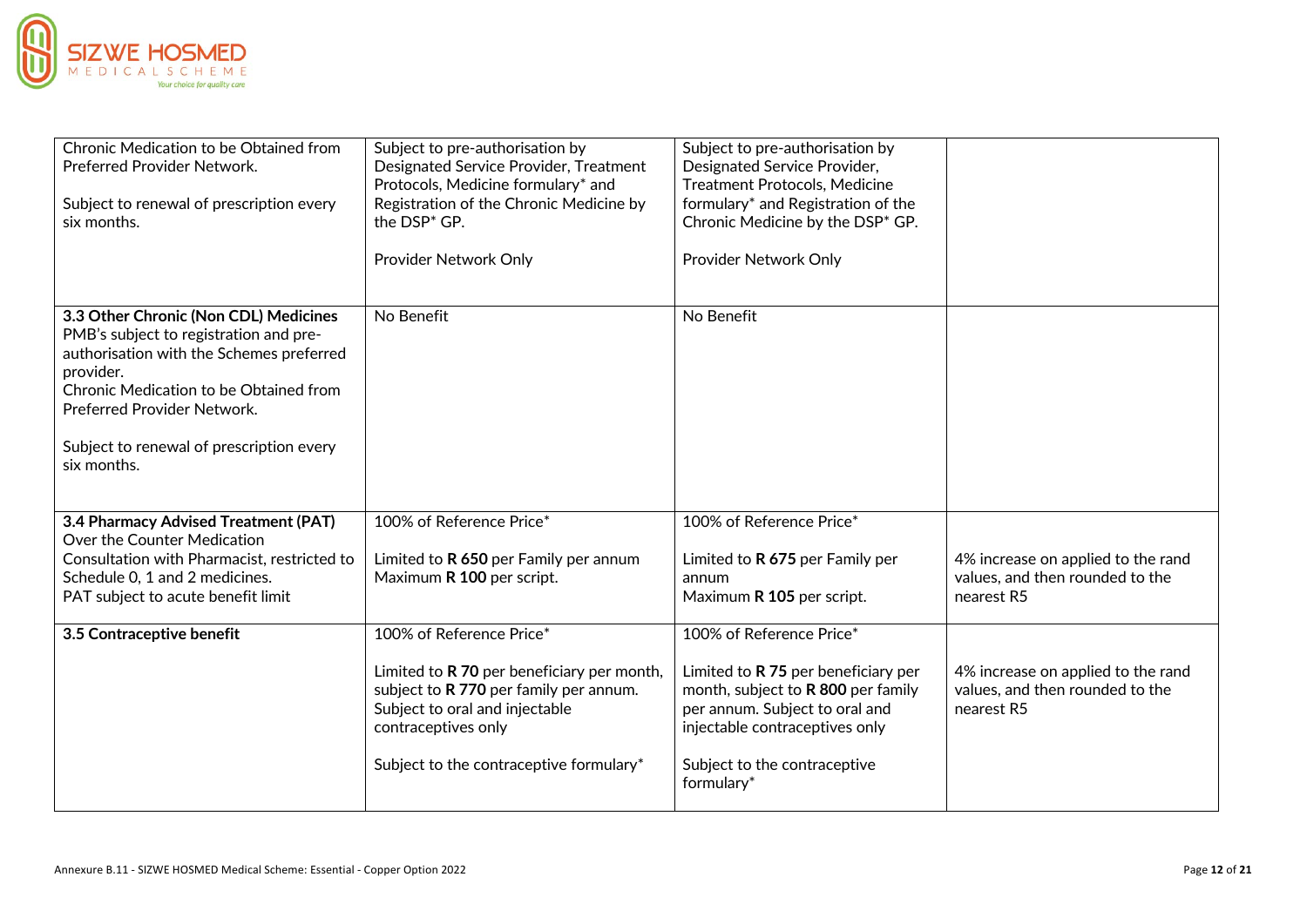

## **4. OPTICAL BENEFIT**

Contact the Schemes DSP Network for availability and Locality of Network Optometrists

| <b>OPTION</b>                                           | <b>ESSENTIAL 2021</b>                 | <b>ESSENTIAL - COPPER 2022</b>        | <b>INCREASES / CHANGES</b>                     |
|---------------------------------------------------------|---------------------------------------|---------------------------------------|------------------------------------------------|
| 4.1 Spectacle Lenses: In Network ONLY                   | 100% of DSP Tariff*                   | 100% of DSP Tariff*                   |                                                |
| Benefit applicable to members who utilize               |                                       |                                       |                                                |
| the Scheme's DSP Optometrists only                      | R 210 per lens - clear single vision  | R 210 per lens - clear single vision  | Reworded                                       |
|                                                         | or                                    | or                                    |                                                |
| Limited to one pair of spectacles per                   | R 445 per lens - clear bifocal        | R 445 per lens - clear bifocal        |                                                |
| beneficiary every 24 months                             | or                                    | or                                    |                                                |
|                                                         | R 445 per lens - base multifocal      | R 445 per lens - base multifocal      |                                                |
|                                                         | No Benefit for Fixed Tints            |                                       | Fixed tints removed falls under benefit<br>4.3 |
|                                                         | No benefit for contact lenses if      | No benefit for contact lenses if      |                                                |
|                                                         | spectacles purchased                  | spectacles purchased                  |                                                |
| 4.2 Contact Lenses: In Network ONLY                     | 100% of DSP Tariff*                   | 100% of DSP Tariff*                   |                                                |
| Benefit applicable to members who utilize               |                                       |                                       |                                                |
| the Scheme's DSP network optometrist only               | R 645 per beneficiary every 24 months | R 645 per beneficiary every 24 months | Reworded                                       |
| One claim per beneficiary every 24 months               |                                       |                                       |                                                |
|                                                         | No benefit for spectacles if contact  | No benefit for spectacles if contact  |                                                |
| Subject to optical protocol                             | lenses purchased.                     | lenses purchased.                     |                                                |
|                                                         | Provider Network Only                 | Provider Network Only                 |                                                |
| 4.3 Frames/Lens Enhancements: In Network<br><b>ONLY</b> | 100% of DSP Tariff*                   | 100% of DSP Tariff*                   |                                                |
| A frame cannot be claimed alone or with                 | R 300 per beneficiary                 | R 300 per beneficiary                 |                                                |
| contact lenses.                                         |                                       |                                       | Reworded                                       |
| Benefit applicable to members who utilize               |                                       |                                       |                                                |
| the Scheme's DSP network optometrist only               |                                       |                                       |                                                |
|                                                         |                                       |                                       |                                                |
| One claim per beneficiary every 24 months               |                                       |                                       |                                                |
| 4.4 Eye Tests: In Network                               | 100% of DSP Tariff*                   | 100% of DSP Tariff*                   |                                                |
|                                                         |                                       |                                       |                                                |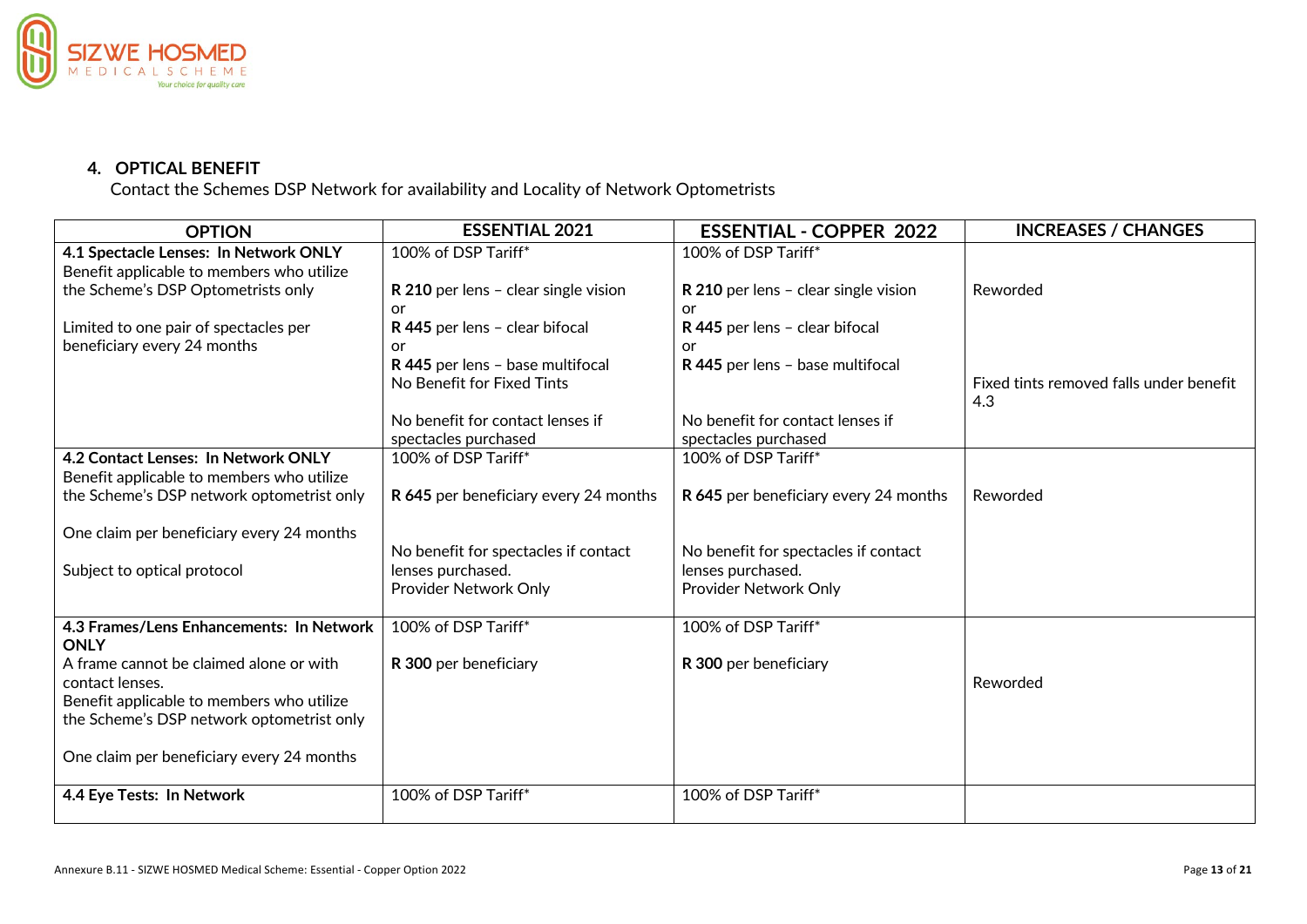

| Benefit applicable to members who utilize | One comprehensive consultation per | One comprehensive consultation per | Reworded |
|-------------------------------------------|------------------------------------|------------------------------------|----------|
| the Scheme's DSP network optometrist only | beneficiary every 24 months        | beneficiary every 24 months        |          |
| One claim per beneficiary every 24 months |                                    |                                    |          |

## **5. DENTISTRY BENEFIT**

| <b>OPTION</b>                                                               | <b>ESSENTIAL 2021</b>                                                                                                                                     | <b>ESSENTIAL - COPPER 2022</b>                                                                                                                            | <b>INCREASES / CHANGES</b>                                                        |
|-----------------------------------------------------------------------------|-----------------------------------------------------------------------------------------------------------------------------------------------------------|-----------------------------------------------------------------------------------------------------------------------------------------------------------|-----------------------------------------------------------------------------------|
| 5.1 Conservative Dentistry (Dentist and<br>Dental therapist)                | 100% of Scheme Tariff*                                                                                                                                    | 100% of Scheme Tariff*                                                                                                                                    |                                                                                   |
| Conscious sedation: (limited to<br>beneficiaries below the age of 12 years) | Conscious sedation: Extensive dental<br>treatment (more than 4 fillings or<br>extractions) subject to dental treatment<br>protocols and pre-authorisation | Conscious sedation: Extensive dental<br>treatment (more than 4 fillings or<br>extractions) subject to dental treatment<br>protocols and pre-authorisation |                                                                                   |
| <b>Consultations, Fillings, Extractions</b>                                 | Yes                                                                                                                                                       | Yes                                                                                                                                                       |                                                                                   |
| Root Canal treatment included in<br>conservative dentistry                  | No Benefit                                                                                                                                                | No Benefit                                                                                                                                                |                                                                                   |
| Preventative scale and polish                                               | Yes                                                                                                                                                       | Yes                                                                                                                                                       |                                                                                   |
| Infection control                                                           | Yes                                                                                                                                                       | Yes                                                                                                                                                       | 300% increase for Infection Control -<br>Tariff 8109 to assist in additional PPE. |
| Fluoride treatment (limited to beneficiaries<br>below the age of 12 years)  | Yes                                                                                                                                                       | Yes                                                                                                                                                       | This is an increase of R59.40 per visit.                                          |
| Dental X-rays                                                               | X-rays (limited to intra-oral)                                                                                                                            | X-rays (limited to intra-oral)                                                                                                                            |                                                                                   |
|                                                                             | Dental protocols apply and pre-<br>authorisation required for extensive<br>treatment plans<br><b>Quantity limitations apply</b>                           | Dental protocols apply and pre-<br>authorisation required for extensive<br>treatment plans<br><b>Quantity limitations apply</b>                           |                                                                                   |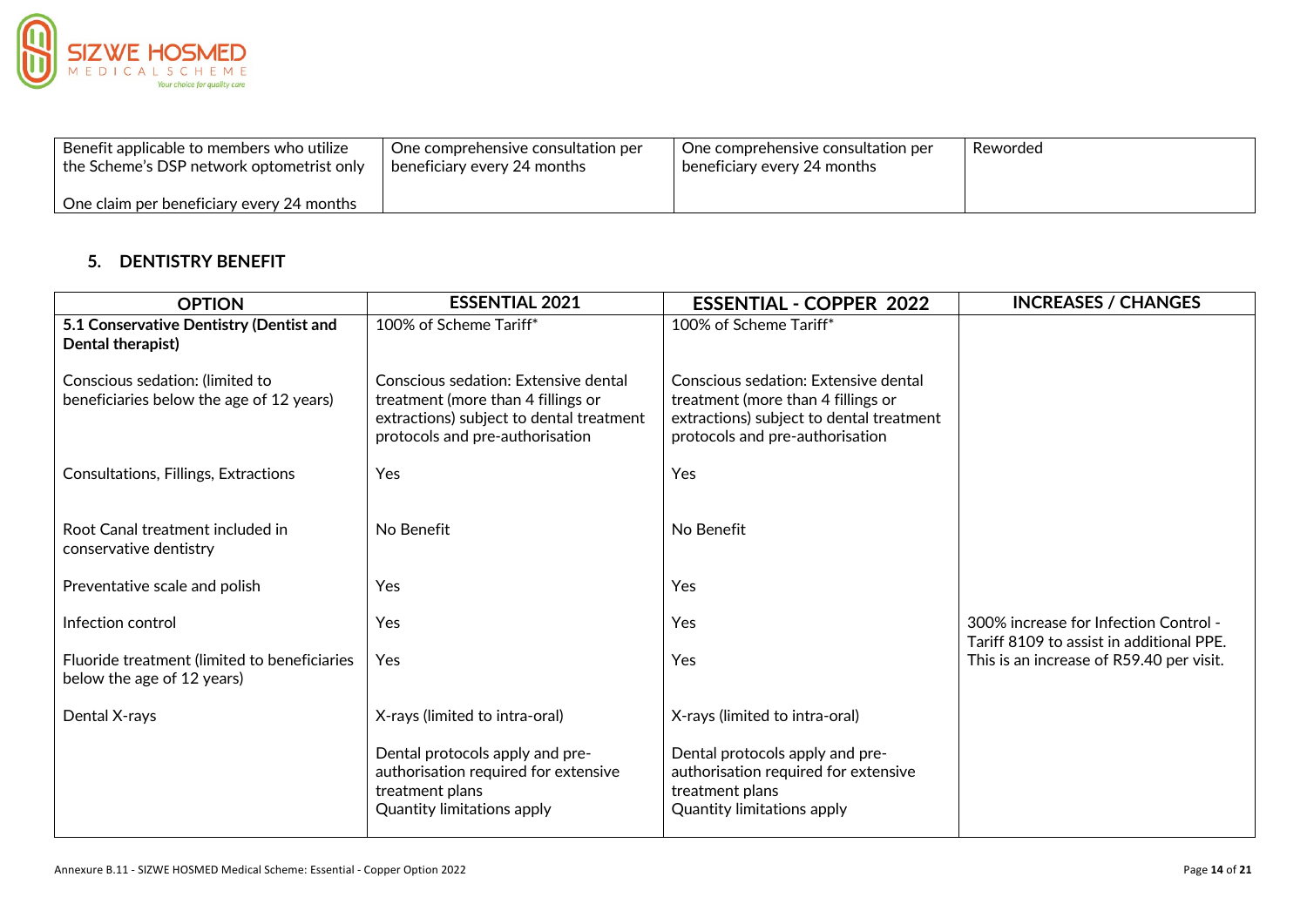

|                                                                                                                 | <b>Contracted Network Provider Only</b>                                                                                                                                                        | <b>Contracted Network Provider Only</b>                                                                                                                                                        |  |
|-----------------------------------------------------------------------------------------------------------------|------------------------------------------------------------------------------------------------------------------------------------------------------------------------------------------------|------------------------------------------------------------------------------------------------------------------------------------------------------------------------------------------------|--|
| 5.2 Advanced Dentistry<br>(e.g. Crowns & Bridgework, Dentures,<br>Orthodontics, removal of impacted wisdom      | 100% of Scheme Tariff*                                                                                                                                                                         | 100% of Scheme Tariff*                                                                                                                                                                         |  |
| teeth and Non-Surgical Periodontics                                                                             | Limited to PMBs                                                                                                                                                                                | Limited to PMBs                                                                                                                                                                                |  |
| <b>Dental Implants</b>                                                                                          | No benefit                                                                                                                                                                                     | No benefit                                                                                                                                                                                     |  |
| <b>Partial Metal Frame Dentures</b>                                                                             | No benefit                                                                                                                                                                                     | No benefit                                                                                                                                                                                     |  |
| <b>Acrylic (Plastic) Dentures</b>                                                                               | 1 set of Acrylic/plastic dentures per<br>beneficiary every 4 years.<br>Repairs, realigning and repairing of<br>Dentures every 12 months<br>Limited to PMB. Contracted Network<br>Provider Only | 1 set of Acrylic/plastic dentures per<br>beneficiary every 4 years.<br>Repairs, realigning and repairing of<br>Dentures every 12 months<br>Limited to PMB. Contracted Network<br>Provider Only |  |
| 5.3 Maxillo-Facial & Oral, including Dental<br>Surgery                                                          | 100% of Scheme Tariff*<br>Limited to PMBs                                                                                                                                                      | 100% of Scheme Tariff*<br>Limited to PMBs                                                                                                                                                      |  |
| (Consultations, Surgical procedures and<br>Operations)<br>Subject to PMB's, pre-authorisation and<br>protocols. |                                                                                                                                                                                                |                                                                                                                                                                                                |  |

### **6. AUXILIARY BENEFIT**

| <b>OPTION</b>                                                                                                             | <b>ESSENTIAL 2020</b>  | <b>ESSENTIAL - COPPER 2022</b> | <b>INCREASES / CHANGES</b> |
|---------------------------------------------------------------------------------------------------------------------------|------------------------|--------------------------------|----------------------------|
| <b>6.1 ALTERNATIVE SERVICES</b><br>Homeopathy, Naturopathy, Chiropractor<br>and Podiatry<br>Subject to PMBs and Protocols | No Benefit             | No Benefit                     |                            |
| <b>6.2 REMEDIAL AND OTHER</b><br><b>THERAPIES</b>                                                                         | 100% of Scheme Tariff* | 100% of Scheme Tariff*         |                            |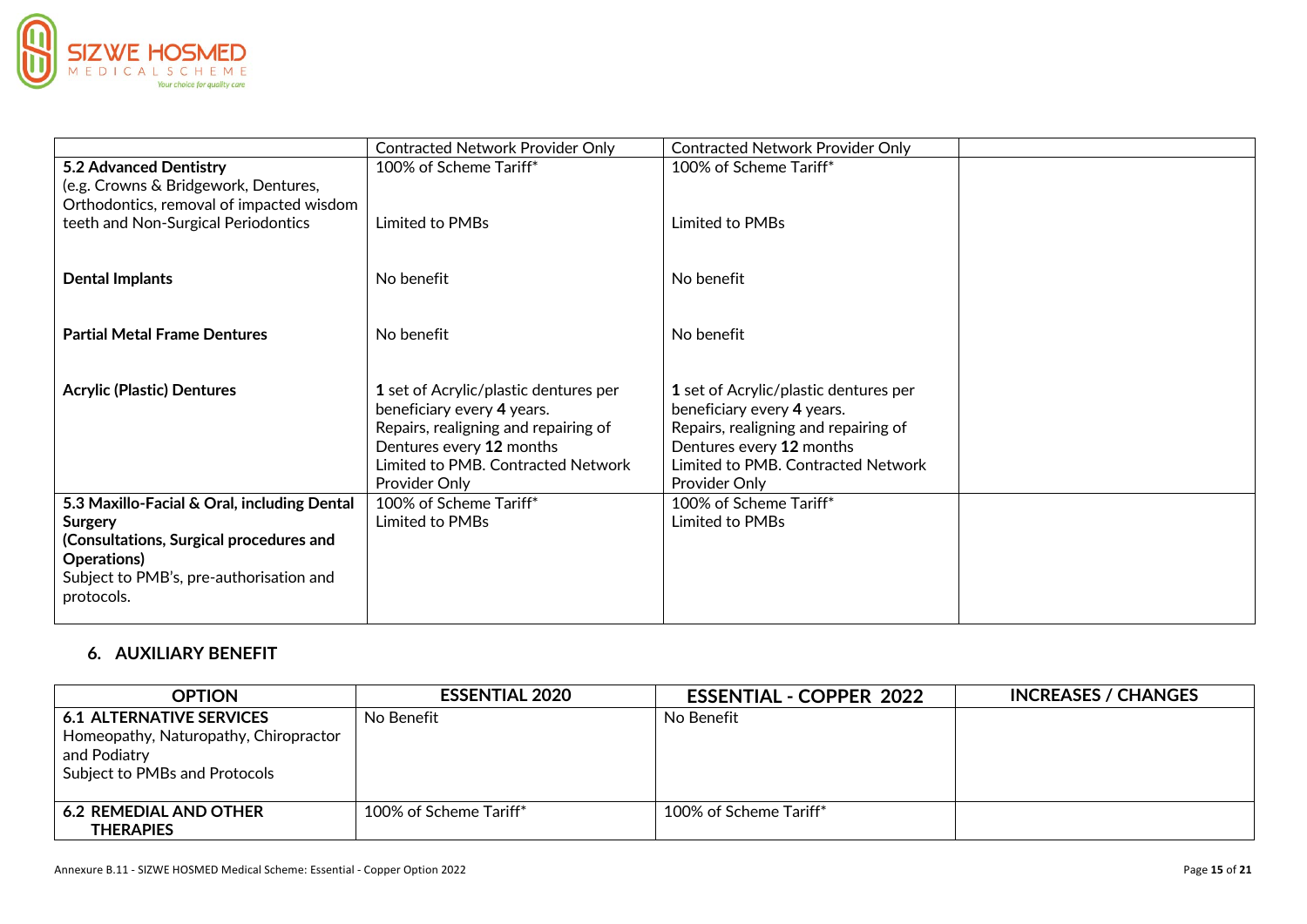

| Audiology, Speech therapy, Dieticians,<br>Hearing Aid Acousticians, Occupational<br>Therapy, Orthotics, Social Workers and<br>Speech Therapy | Limited to PMBs                            | Limited to PMBs                            |  |
|----------------------------------------------------------------------------------------------------------------------------------------------|--------------------------------------------|--------------------------------------------|--|
| <b>6.3 PHYSIOTHERAPY OUT OF</b>                                                                                                              | 100% of Scheme Tariff*                     | 100% of Scheme Tariff*                     |  |
| <b>HOSPITAL Biokinetics &amp; Physiotherapy</b>                                                                                              | Limited to PMB conditions only and         | Limited to PMB conditions only and         |  |
|                                                                                                                                              | clinical protocols                         | clinical protocols                         |  |
|                                                                                                                                              | <b>Cardiac and Respiratory conditions:</b> | <b>Cardiac and Respiratory conditions:</b> |  |
|                                                                                                                                              | Subject to provision of treatment plan     | Subject to provision of treatment plan     |  |
|                                                                                                                                              | and therapy goals. Maximum of 6            | and therapy goals. Maximum of 6            |  |
|                                                                                                                                              | sessions per beneficiary, thereafter       | sessions per beneficiary, thereafter       |  |
|                                                                                                                                              | subject to progress report and evidence    | subject to progress report and evidence    |  |
|                                                                                                                                              | of response.                               | of response.                               |  |

## **7. MEDICAL APPLIANCES**

| <b>OPTION</b>                      | <b>ESSENTIAL 2021</b>                                                       | <b>ESSENTIAL 2022</b>                                                       | <b>INCREASES / CHANGES</b>              |
|------------------------------------|-----------------------------------------------------------------------------|-----------------------------------------------------------------------------|-----------------------------------------|
| 7. Appliances                      | 100% of Negotiated Tariff*                                                  | 100% of Negotiated Tariff*                                                  |                                         |
| E.g. Hearing Aids, Wheelchairs and |                                                                             |                                                                             |                                         |
| callipers etc.                     | Limited to $R$ 2 920 per family per annum                                   | Limited to R 2 035 per family per annum                                     | 4% increase on applied to the rand      |
|                                    |                                                                             |                                                                             | values, and then rounded to the nearest |
| Subject to pre-authorisation       | In and Out of Hospital                                                      | In and Out of Hospital                                                      | R5                                      |
|                                    | Limited to PMB conditions only                                              | Limited to PMB conditions only                                              |                                         |
|                                    |                                                                             |                                                                             |                                         |
|                                    | Blood Pressure Monitors Subject to a<br>sub-limit of R550 for beneficiaries | Blood Pressure Monitors Subject to a<br>sub-limit of R570 for beneficiaries | 4% increase on applied to the rand      |
|                                    |                                                                             | registered for Hypertension                                                 | values, and then rounded to the nearest |
|                                    | registered for Hypertension                                                 |                                                                             |                                         |
|                                    |                                                                             |                                                                             | R5                                      |

#### **8. OTHER BENEFITS**

| 2021<br>------<br><b>OPTION</b><br>TIAL<br>.שכנ | <b>COPPER</b><br><b>TIAL</b><br>2022<br>'N<br>∵י ככ_ | <b>INCREASES</b><br><b>CHANGES</b> |
|-------------------------------------------------|------------------------------------------------------|------------------------------------|
|-------------------------------------------------|------------------------------------------------------|------------------------------------|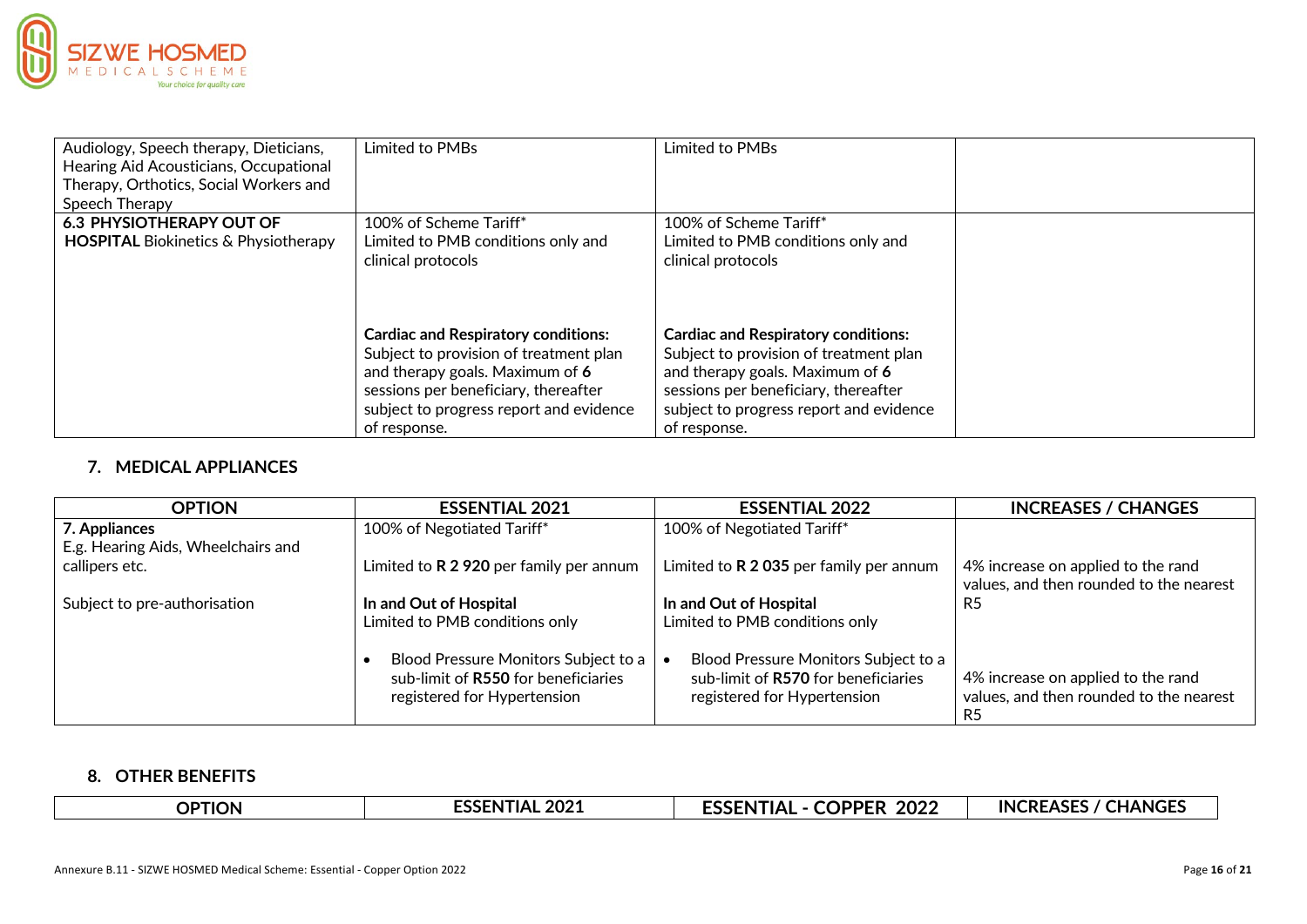

| 8.1 Air/Road Ambulance & Emergency<br><b>Services</b>                                                                                                                                                                           | 100% of Scheme Tariff*                                                                                                                                                                                                                                                                                                                                  | 100% of Negotiated Tariff*                                                                                                                                                                                                                                                                                                                                  | <b>Tariff amended</b> |
|---------------------------------------------------------------------------------------------------------------------------------------------------------------------------------------------------------------------------------|---------------------------------------------------------------------------------------------------------------------------------------------------------------------------------------------------------------------------------------------------------------------------------------------------------------------------------------------------------|-------------------------------------------------------------------------------------------------------------------------------------------------------------------------------------------------------------------------------------------------------------------------------------------------------------------------------------------------------------|-----------------------|
|                                                                                                                                                                                                                                 | 24-hour access to Call Centre including                                                                                                                                                                                                                                                                                                                 | 24-hour access to Call Centre including                                                                                                                                                                                                                                                                                                                     |                       |
| The Schemes preferred provider must be<br>contacted should you require an                                                                                                                                                       | telephonic Nurse advise line                                                                                                                                                                                                                                                                                                                            | telephonic Nurse advise line                                                                                                                                                                                                                                                                                                                                |                       |
| Ambulance - failure to adhere to this<br>could result in you being held liable for<br>costs incurred.                                                                                                                           | <b>Emergency:</b> Subject to pre-authorisation<br>within 72 hours after the emergency.<br>Inter-hospital transfers must be done by<br>preferred provider only.<br>Emergency response by road or air to<br>scene of incident and Transfer from<br>scene, to closest, most appropriate<br>facility<br>Escort return of stranded minors can<br>be arranged | <b>Emergency:</b><br>Subject to pre-authorisation within 72<br>hours after the emergency. Inter-<br>hospital transfers must be done by<br>preferred provider only.<br>Emergency response by road or air<br>to scene of incident and Transfer<br>from scene, to closest, most<br>appropriate facility<br>Escort return of stranded minors<br>can be arranged |                       |
|                                                                                                                                                                                                                                 | Non-emergency: Subject to pre-<br>authorisation beforehand.<br>Facilitation of medically justified<br>inter-facility transfers<br>Medical repatriation                                                                                                                                                                                                  | Non-emergency: Subject to pre-<br>authorisation beforehand.<br>Facilitation of medically justified<br>$\bullet$<br>inter-facility transfers<br>Medical repatriation<br>$\bullet$                                                                                                                                                                            |                       |
| 8.2 Psychology & Psychiatry Treatment<br>Subject to PMB's and referral from GP or<br>Specialist, failure to do so will result in no<br>payment.<br>Subject to confirmed diagnosis, treatment<br>plan and managed care protocols | Limited to PMB conditions only                                                                                                                                                                                                                                                                                                                          | Limited to PMBs only                                                                                                                                                                                                                                                                                                                                        |                       |
| 8.3 Infertility<br>Subject to PMBs, pre-authorisation and<br>protocols.                                                                                                                                                         | Limited to PMB conditions only                                                                                                                                                                                                                                                                                                                          | Limited to PMBs only                                                                                                                                                                                                                                                                                                                                        |                       |
| 8.4 Hospice and Private Nursing<br>Subject to PMB's, pre-authorisation and                                                                                                                                                      | 100% of Negotiated tariff*                                                                                                                                                                                                                                                                                                                              | 100% of Negotiated Tariff*                                                                                                                                                                                                                                                                                                                                  |                       |
| protocols.                                                                                                                                                                                                                      | Limited to PMB conditions only                                                                                                                                                                                                                                                                                                                          | Limited to PMBs only                                                                                                                                                                                                                                                                                                                                        |                       |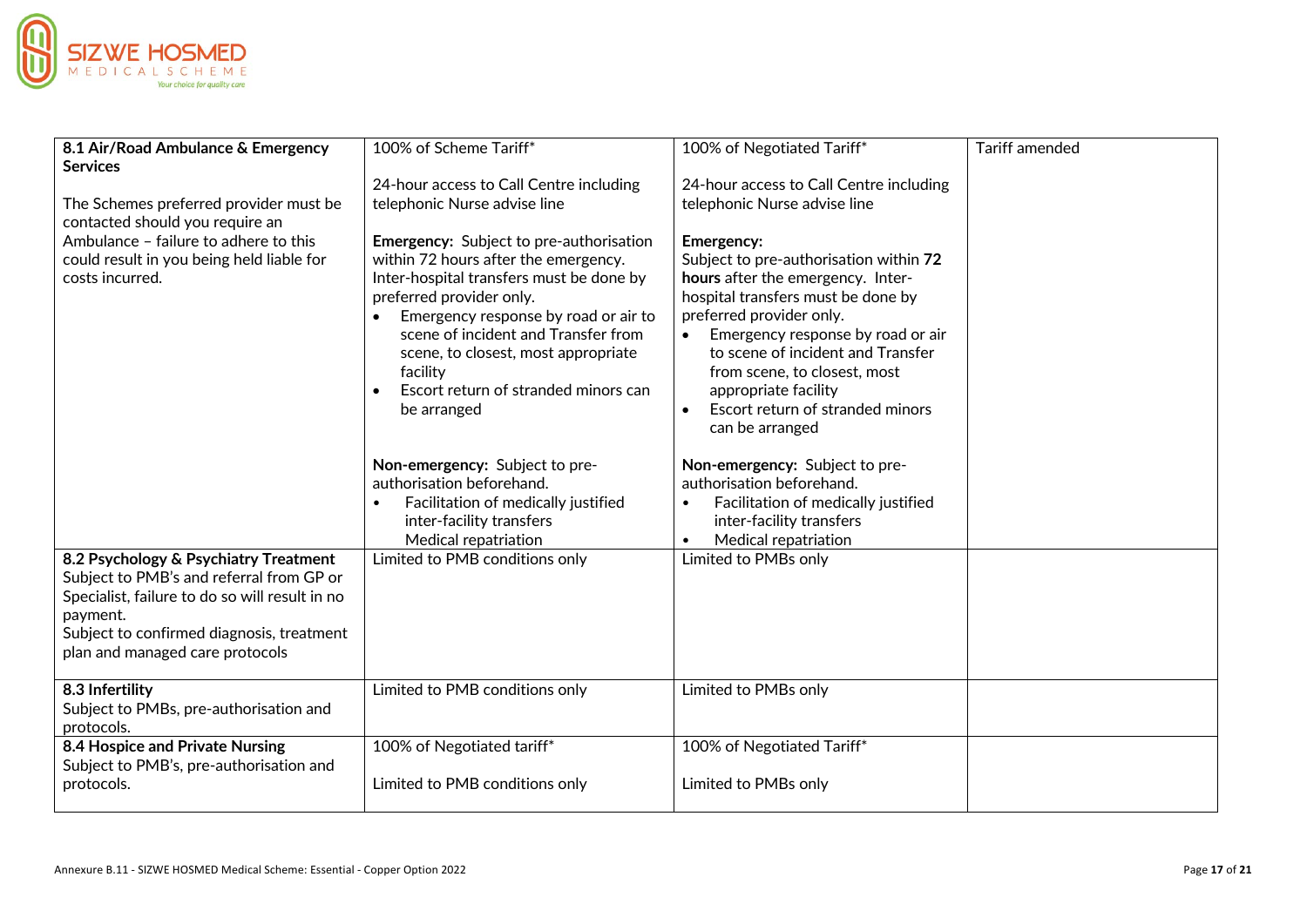

### **9. SIZWE HOSMED BAMBINO PROGRAM**

SIZWE HOSMED cares about its maternity mothers and this programme aims to assist them during their pregnancy by providing advice and benefits. At 24 weeks of maternity the Scheme offers a free maternity bag with baby goodies, to pregnant women registered on the Bambino Programme.

| <b>OPTION</b>                                                                                                                     | <b>ESSENTIAL 2021</b>                                                                                    | <b>ESSENTIAL - COPPER 2022</b>                                                                         | <b>INCREASES / CHANGES</b>      |
|-----------------------------------------------------------------------------------------------------------------------------------|----------------------------------------------------------------------------------------------------------|--------------------------------------------------------------------------------------------------------|---------------------------------|
| 9.1 SIZWE HOSMED Bambino Program<br>Subject to Registration on SIZWE<br>HOSMED Bambino Program, PMBs and<br>Protocols             | 100% of Scheme Tariff*<br><b>PMB Based on Protocols</b>                                                  | 100% of Scheme Tariff*                                                                                 |                                 |
| 9.2 Hospital Confinement:                                                                                                         | Admissions only at DSP* Hospital<br>Network.                                                             | Admissions only at DSP* Hospital<br>Network.                                                           |                                 |
| 9.3 Home Delivery:<br>By Registered Midwife pre-authorisation<br>required                                                         | NVD - Limited to 2 days<br>Caesarean - Limited to 3 days                                                 | NVD - Limited to 2 days<br>Caesarean - Limited to 3 days                                               |                                 |
| 9.4 Maternity Ultrasounds(s):                                                                                                     | 100% of Negotiated Tariff*                                                                               | 100% of Negotiated Tariff*                                                                             | Number of ultrasounds increased |
| 9.5 Maternity Visit(s):                                                                                                           | Limited to two (2) 2D ultrasounds per<br>pregnancy for In and Out of Hospital                            | Limited to two 3 x 2D ultrasounds per<br>pregnancy for In and Out of Hospital                          |                                 |
|                                                                                                                                   | 100% of Scheme Tariff*<br>Subject to DSP <sup>*</sup> GP and Specialist<br>consultation limit as per 2.1 | 100% of Scheme Tariff*<br>Subject to DSP* GP and Specialist<br>consultation limit as per 2.1           |                                 |
| 9.6 Antenatal Pathology Screening:<br>Haemoglobin, Syphilis, Chlamydia,<br>Bacteriuria, Hepatitis B and Rhesus<br>incompatibility | 100% of Scheme Tariff*                                                                                   | 100% of Scheme Tariff*                                                                                 |                                 |
| 9.7 Antenatal Classes:<br><b>By Registered Nurse</b>                                                                              | No benefit                                                                                               | No benefit                                                                                             |                                 |
| 9.8 Immunisation benefit                                                                                                          | Immunisation as per the Immunisation<br>schedule by the Department of Health up<br>to 12 months of age   | Immunisation as per the Immunisation<br>schedule by the Department of Health<br>up to 12 months of age |                                 |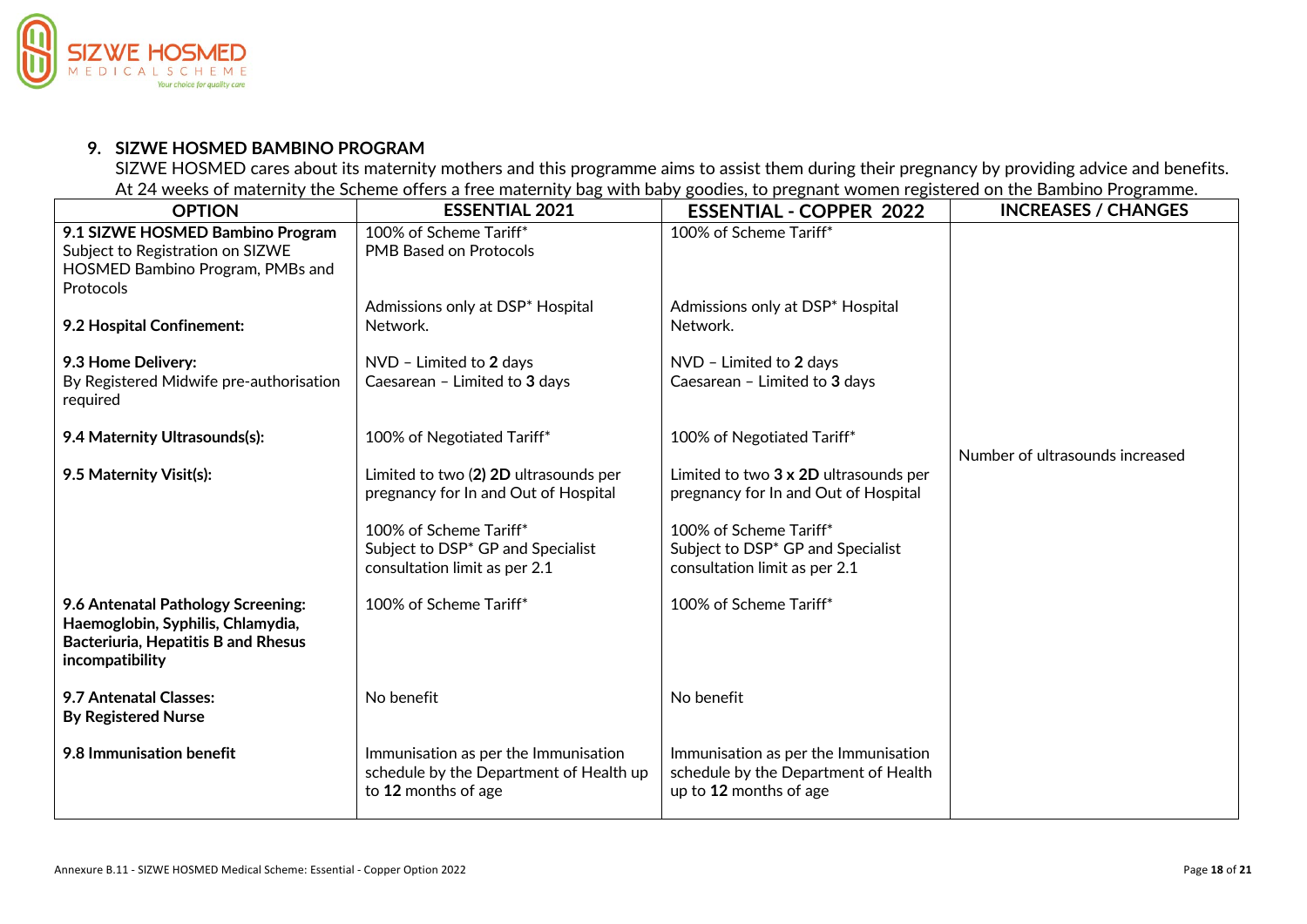

#### **10. SIZWE HOSMED WE CARE**

| <b>OPTION</b>                                                          | <b>ESSENTIAL 2021</b>                                                                                                                                                                                                                                                                                                                                                                                                                                                                                                                                                                                                                                                                                                                                          | <b>ESSENTIAL - COPPER 2022</b>                                                                                                                                                                                                                                                                                                                                                                                                                                                                                                                                                                                                                                                                                                                                                                                                                                                                                                                                                      | <b>INCREASES / CHANGES</b>                            |
|------------------------------------------------------------------------|----------------------------------------------------------------------------------------------------------------------------------------------------------------------------------------------------------------------------------------------------------------------------------------------------------------------------------------------------------------------------------------------------------------------------------------------------------------------------------------------------------------------------------------------------------------------------------------------------------------------------------------------------------------------------------------------------------------------------------------------------------------|-------------------------------------------------------------------------------------------------------------------------------------------------------------------------------------------------------------------------------------------------------------------------------------------------------------------------------------------------------------------------------------------------------------------------------------------------------------------------------------------------------------------------------------------------------------------------------------------------------------------------------------------------------------------------------------------------------------------------------------------------------------------------------------------------------------------------------------------------------------------------------------------------------------------------------------------------------------------------------------|-------------------------------------------------------|
| <b>10.1 Wellness Programme</b>                                         | 100% of Scheme Tariff*<br>1 Free Pap Smear for Females over 18<br>$\bullet$<br>Years per beneficiary per Annum<br>1 Free Mammogram for Females over<br>40 Years per beneficiary per Annum<br>1 Free PSA for Males over 40 Years per<br>beneficiary per Annum<br>1 Free Cholesterol Test over 20 Years<br>per beneficiary per Annum<br>1 Free Flu Vaccine per beneficiary per<br>$\bullet$<br>Annum<br>1 Free Blood Sugar Test over 15 Years<br>per beneficiary per Annum<br>1 Free Blood Pressure check per<br>beneficiary per Annum<br>1 Free HIV Test per beneficiary per<br>Annum<br>Free HPV vaccination per beneficiary<br>between 9 and 12 years of age<br>1Free Pneumococcal Vaccine per<br>$\bullet$<br>beneficiary above 65 Years of age per<br>Annum | 100% of Scheme Tariff*<br>Free Covid-19 Vaccination per<br>$\bullet$<br>beneficiary<br>Diabetic Eye Care<br>$\bullet$<br>1 Free Pap Smear for Females over 18<br>$\bullet$<br>Years per beneficiary per Annum<br>1 Free Mammogram for Females over<br>$\bullet$<br>40 Years per beneficiary per Annum<br>1 Free PSA for Males over 40 Years per<br>$\bullet$<br>beneficiary per Annum<br>1 Free Cholesterol Test over 20 Years<br>$\bullet$<br>per beneficiary per Annum<br>1 Free Flu Vaccine per beneficiary per<br>Annum<br>1 Free Blood Sugar Test over 15 Years<br>per beneficiary per Annum<br>1 Free Colon Cancer Blood Test over<br>50 years per beneficiary per Annum<br>1 Free Blood Pressure test per<br>$\bullet$<br>beneficiary per Annum<br>1 Free HIV Test per beneficiary per<br>$\bullet$<br>Annum<br>1 Free HPV vaccination per beneficiary<br>between 9 and 12 years of age<br>1 Free Pneumococcal Vaccine per<br>beneficiary above 65 Years of age per<br>Annum | Covid-19 vaccination added<br>Diabetic Eye Care added |
| 10.2 HIV/AIDS Management<br>Programme<br>Unlimited Benefits subject to | 100% of Scheme Tariff*<br>Treatment is subject to the treatment care                                                                                                                                                                                                                                                                                                                                                                                                                                                                                                                                                                                                                                                                                           | 100% of Scheme Tariff*<br>Treatment is subject to the treatment care                                                                                                                                                                                                                                                                                                                                                                                                                                                                                                                                                                                                                                                                                                                                                                                                                                                                                                                |                                                       |
| PMB's and registration on the<br>Scheme's programme                    | plan and clinical protocols                                                                                                                                                                                                                                                                                                                                                                                                                                                                                                                                                                                                                                                                                                                                    | plan and clinical protocols per CDL                                                                                                                                                                                                                                                                                                                                                                                                                                                                                                                                                                                                                                                                                                                                                                                                                                                                                                                                                 | Wording amended "per CDL" included                    |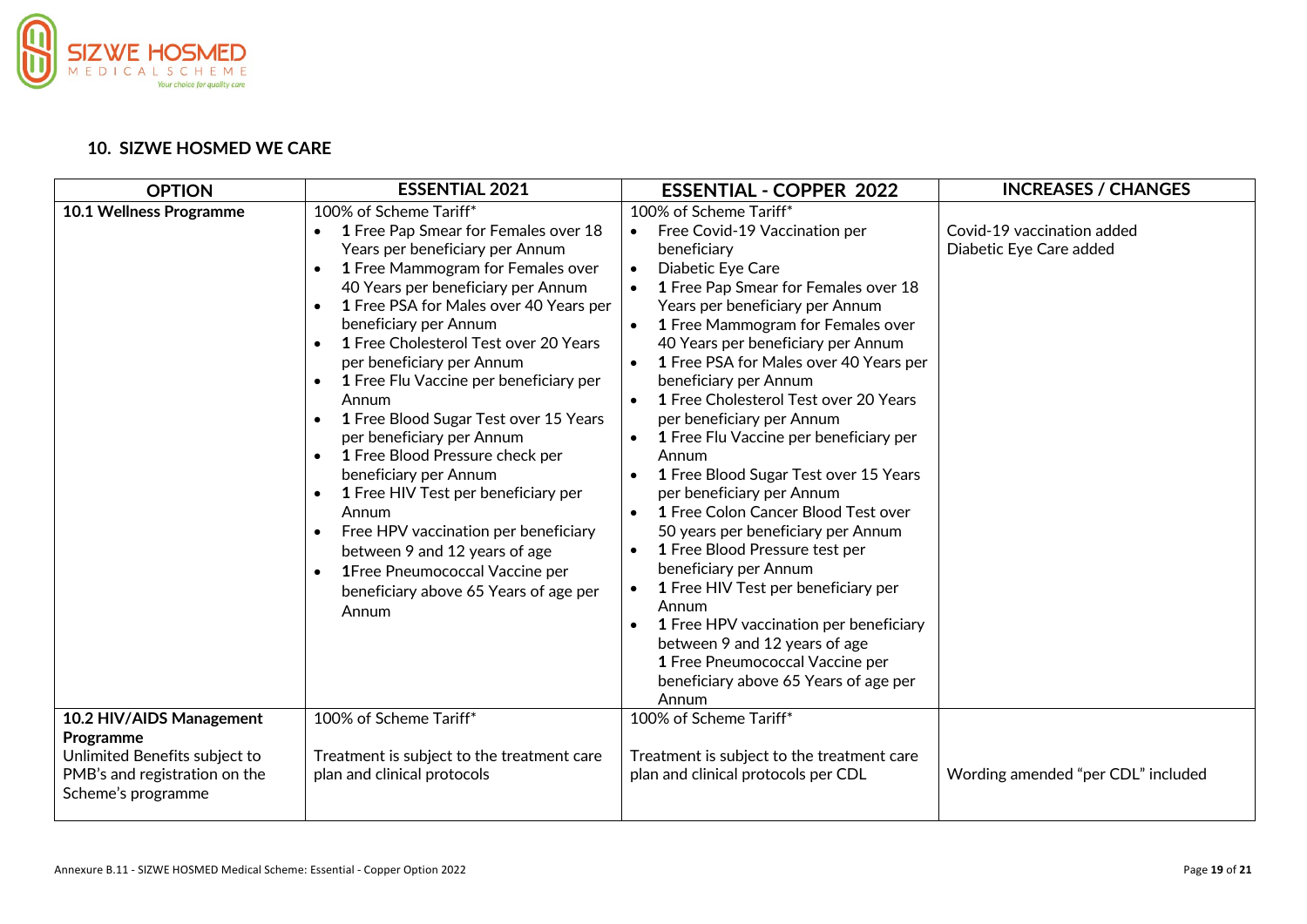

| <b>10.3 Chronic Disease</b>                                                                                     | 100% of Scheme Tariff*                                                            | 100% of Scheme Tariff*                                                            |  |
|-----------------------------------------------------------------------------------------------------------------|-----------------------------------------------------------------------------------|-----------------------------------------------------------------------------------|--|
| <b>Management Programme (CDL)</b><br>Unlimited Benefits subject to<br>registration on the Scheme's<br>programme | Treatment is subject to the treatment Care<br>plan and clinical protocols per CDL | Treatment is subject to the treatment Care<br>plan and clinical protocols per CDL |  |
| <b>10.4 COVID-19</b><br>Screening diagnosis and<br>treatment. Subject to PMBs                                   | 100% of Scheme Tariff*<br>Subject to PMBs                                         | 100% of Scheme Tariff*<br>Subject to PMBs                                         |  |

#### **11. DEFINITIONS:**

#### • **Scheme Tariff\*:**

"The Tariff determined or adopted by the Board in respect of the payment for healthcare services rendered to Beneficiaries by service providers who are not subject to a DSP<sup>\*</sup> Tariff or a Negotiated Tariff, determined using the 2006 National Health Reference Price List (NHRPL) with the application of a year on year inflationary increase"

#### • **DSP\*:**

"Designated Service Provider"

#### • **DSP Tariff\*:**

"The fee determined in terms of an agreement between the Scheme and a service provider or a group of service providers in respect of the payment for the relevant health services"

#### • **Negotiated Tariff\*:**

"a Tariff negotiated and agreed ad hoc for services rendered between the Scheme and a healthcare service provider for services rendered by the relevant service provider to the Scheme or to Beneficiaries and which is different from the Scheme Tariff;"

#### • **Reference Price\***:

"The maximum reimbursable price for a list of generically similar or therapeutically equivalent products with a cost lower than that of the original medicine."

#### • **Formulary\*:**

"A list of medicines that the Scheme will pay for the treatment of acute and chronic conditions as per the benefit option the member has selected"

#### • **Co-payment\*:**

"a specified rand amount a beneficiary will be liable to self-fund for the cost of a specified medical treatment as stipulated in the benefits per option"

• **Deductible\*:**